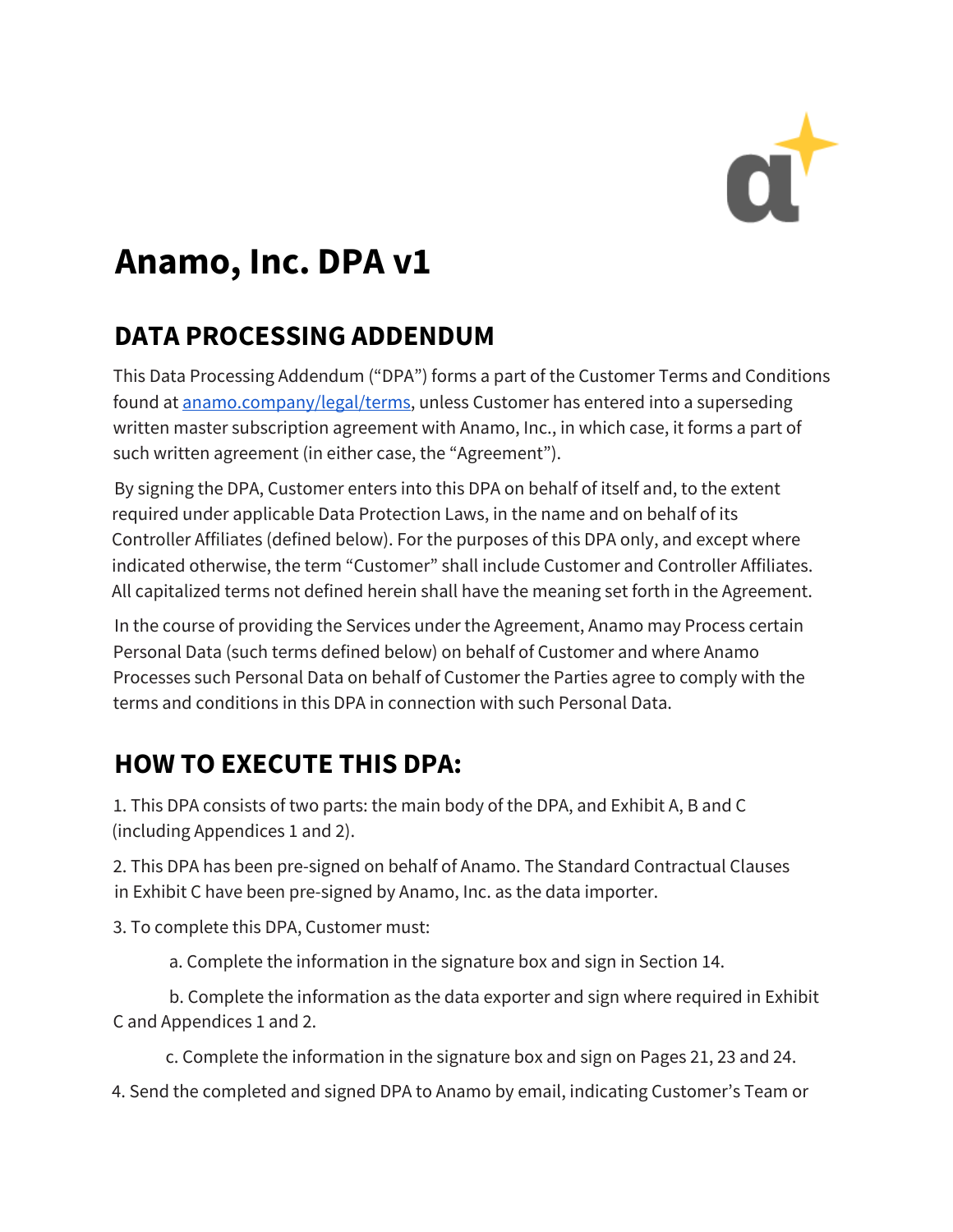Workplace URL(s) (as set out on the applicable Purchase Orders), to hq@anamo.work.

Upon receipt of the validly completed DPA by Anamo at this email address, this DPA will become legally binding.

## **HOW THIS DPA APPLIES TO CUSTOMER AND ITS AFFILIATES**

If the Customer entity signing this DPA is a party to the Agreement, this DPA is an addendum to and forms part of the Agreement.

If the Customer entity signing this DPA has executed an Purchase Order with Anamo or its Affiliate pursuant to the Agreement, but is not itself a party to the Agreement, this DPA is an addendum to that Purchase Order and applicable renewal Purchase Orders, and the Anamo entity that is party to such Purchase Order is party to this DPA.

If the Customer entity signing this DPA is neither a party to an Purchase Order nor the Agreement, this DPA is not valid and is not legally binding. Such entity should request that the Customer entity who is a party to the Agreement executes this DPA.

## **1. DEFINITIONS**

"Affiliate" means any entity that directly or indirectly controls, is controlled by, or is under common control with the subject entity. "Control," for purposes of this definition, means direct or indirect ownership or control of more than 50% of the voting interests of the subject entity.

"Controller" means the entity which determines the purposes and means of the Processing of Personal Data.

"Controller Affiliate" means any of Customer's Affiliate(s) (a) (i) that are subject to applicable Data Protection Laws of the European Union, the European Economic Area and/or their member states, Switzerland and/or the United Kingdom, and (ii) permitted to use the Services pursuant to the Agreement between Customer and Anamo, but have not signed their own Purchase Order and are not a "Customer" as defined under the Agreement, (b) if and to the extent Anamo processes Personal Data for which such Affiliate(s) qualify as the Controller.

"Data Protection Laws" means all laws and regulations, including laws and binding regulations of the European Union, the European Economic Area and their member states, Switzerland and the United Kingdom, applicable to the Processing of Personal Data under the Agreement.

"Data Subject" means the identified or identifiable person to whom Personal Data relates.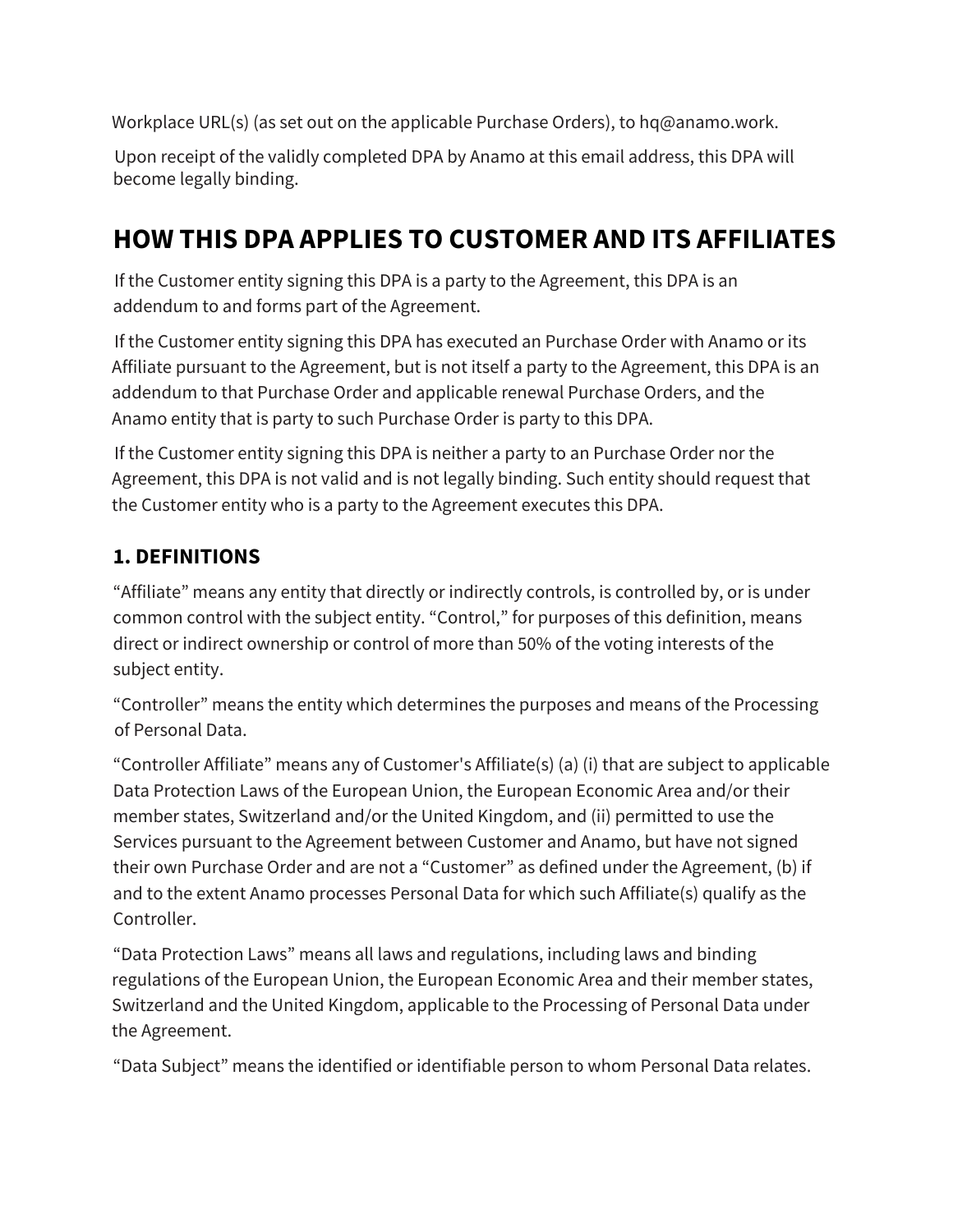"GDPR" means the Regulation (EU) 2016/679 of the European Parliament and of the Council of 27 April 2016 on the protection of natural persons with regard to the processing of personal data and on the free movement of such data, and repealing Directive 95/46/EC (General Data Protection Regulation).

"Personal Data" means information that relates to an identified or identifiable natural person, to the extent that such information is protected as personal data under applicable Data Protection Laws.

"Processing" means any operation or set of operations which is performed upon Personal Data, whether or not by automatic means, such as collection, recording, organization, structuring, storage, adaptation or alteration, retrieval, consultation, use, disclosure by transmission, dissemination or otherwise making available, alignment or combination, restriction, erasure or destruction.

"Processor" means the entity which Processes Personal Data on behalf of the Controller.

"Security Practices" means Anamo's Security Practices, as updated from time to time, and currently accessible at

anamo.company/legal/terms. "Anamo" means the Anamo, Inc., a company incorporated

in Greece. "Anamo Group" means Anamo and its Affiliates engaged in the Processing of

Personal Data.

"Standard Contractual Clauses" means the agreement executed by and between Customer and Anamo and attached hereto as Exhibit C pursuant to the European Commission's decision (C(2010)593) of 5 February 2010 on Standard Contractual Clauses for the transfer of personal data to processors established in third countries which do not ensure an adequate level of data protection.

"Sub-processor" means any entity engaged by Anamo or a member of the Anamo Group to Process Personal Data in connection with the Services.

"Supervisory Authority" means an independent public authority which is established by an EU Member State pursuant to the GDPR.

## **2. PROCESSING OF PERSONAL DATA**

2.1 Roles of the Parties. The parties acknowledge and agree that with regard to the Processing of Personal Data, Customer is the Controller, Anamo is the Processor and that Anamo or members of the Anamo Group will engage Sub-processors pursuant to the requirements set forth in Section 4 "Sub-processors" below.

2.2 Customer's Processing of Personal Data. Customer shall, in its use of the Services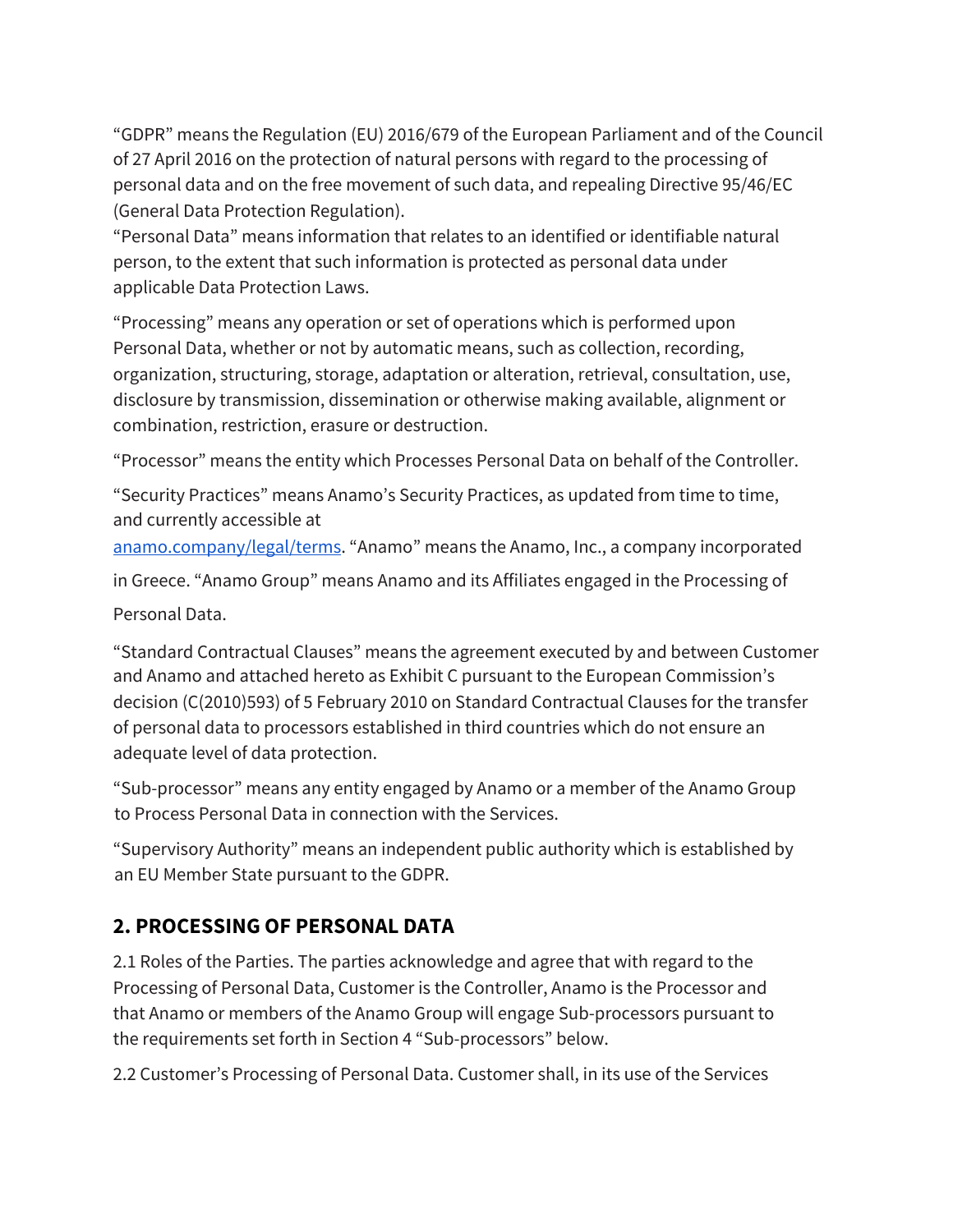and provision of instructions, Process Personal Data in accordance with the requirements of applicable Data Protection Law. Customer shall have sole responsibility for the accuracy,

quality, and legality of Personal Data and the means by which Customer acquired Personal Data.

2.3 Anamo's Processing of Personal Data. As Customer's Processor, Anamo shall only Process Personal Data for the following purposes: (i) Processing in accordance with the Agreement and applicable Purchase Order(s); (ii) Processing initiated by Authorized Users in their use of the Services; and (iii) Processing to comply with other reasonable instructions provided by Customer (e.g., via email or support tickets) that are consistent with the terms of the Agreement (individually and collectively, the "Purpose"). Anamo acts on behalf of and on the instructions of Customer in carrying out the Purpose.

2.4 Details of the Processing. The subject-matter of Processing of Personal Data by Anamo is as described in the Purpose in Section 2.3. The duration of the Processing, the nature and purpose of the Processing, the types of Personal Data and categories of Data Subjects Processed under this DPA are further specified in Exhibit B (Description of Processing Activities) to this DPA.

## **3. RIGHTS OF DATA SUBJECTS**

3.1 Data Subject Requests. Anamo shall, to the extent legally permitted, promptly notify Customer if Anamo receives any requests from a Data Subject to exercise the following Data Subject rights in relation to Personal Data: access, rectification, restriction of Processing, erasure ("right to be forgotten"), data portability, objection to the Processing, or to not be subject to an automated individual decision making (each, a "Data Subject Request"). Taking into account the nature of the Processing, Anamo shall assist Customer by appropriate technical and organizational measures, insofar as this is possible, for the fulfilment of Customer's obligation to respond to a Data Subject Request under applicable Data Protection Laws. In addition, to the extent Customer, in its use of the Services, does not have the ability to address a Data Subject Request, Anamo shall, upon Customer's request, provide commercially reasonable efforts to assist Customer in responding to such Data Subject Request, to the extent Anamo is legally permitted to do so and the response to such Data Subject Request is required under applicable Data Protection Laws. To the extent legally permitted, Customer shall be responsible for any costs arising from Anamo's provision of such assistance, including any fees associated with provision of additional functionality.

## **4. SUB-PROCESSORS**

4.1 Appointment of Sub-processors. Customer acknowledges and agrees that (a) Anamo's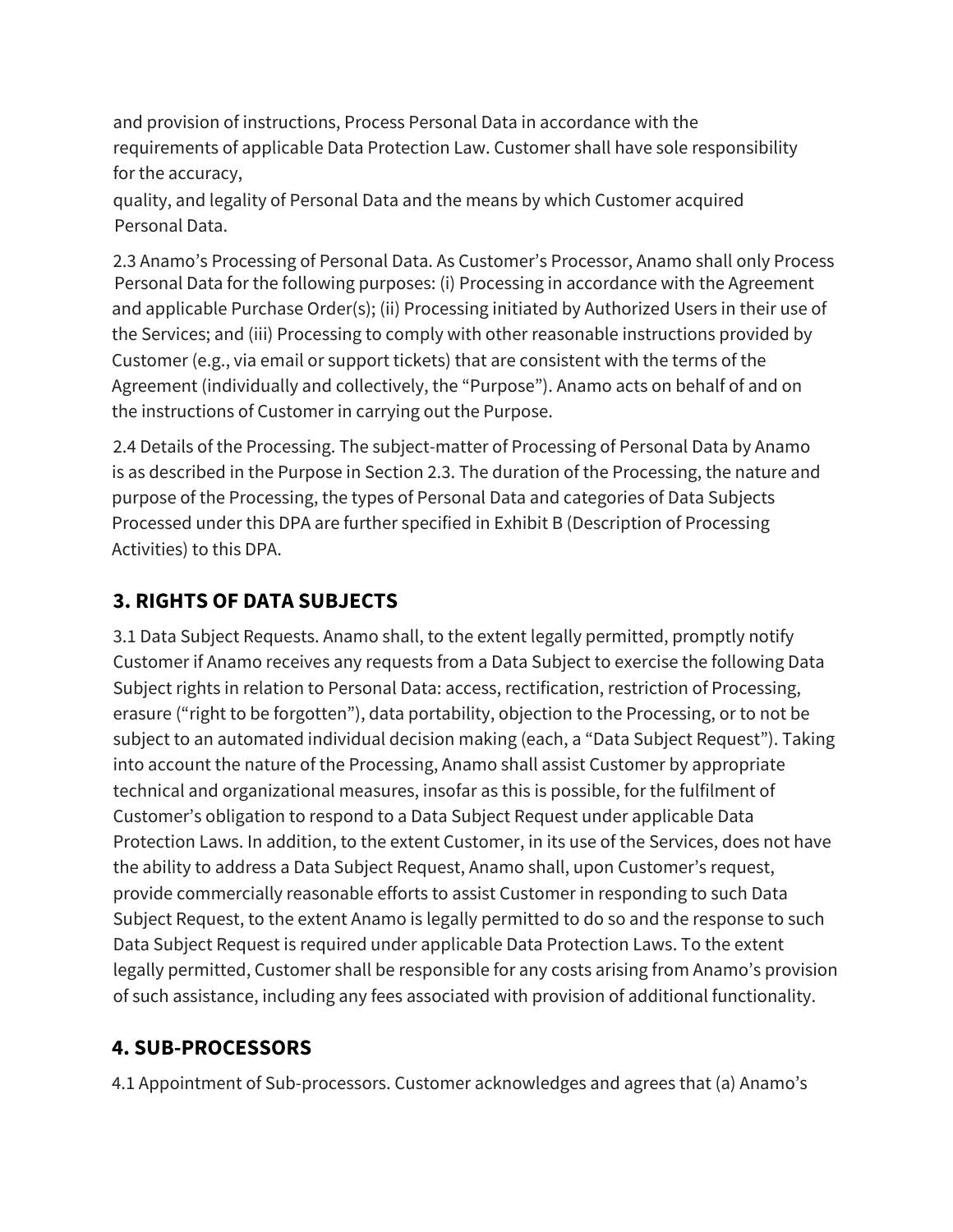Affiliates may be retained as Sub-processors through written agreement with Anamo and (b) Anamo and Anamo's Affiliates respectively may engage third-party Sub-processors in connection with the provision of the Services. As a condition to permitting a third-party Sub-processor to Process Personal Data, Anamo or a Anamo Affiliate will enter into a written agreement with each Sub-processor containing data protection obligations that provide at least the same level of protection for Personal Data as those in this DPA, to the extent applicable to the nature of the Services provided by such Sub-processor. Customer acknowledges that Anamo, Inc. is located in the United States and is involved in providing the Services to Customer either directly or through the provision of support to Anamo. In either case, Customer agrees to enter into the Standard Contractual Clauses set out in Exhibit C and acknowledges that Sub-processors may be appointed by Anamo in accordance with Clause 11 of Exhibit C.

4.2 List of Current Sub-processors and Notification of New Sub-processors. A current list of Sub- processors for the Services, including the identities of those Sub-processors and their country of location, is accessible via

anamo.company/legal/terms ("Sub-processor Lists"). Customer may receive notifications of new Sub-processors by e-mailing hq@anamo.work with the subject "Subscribe", and if a Customer contact subscribes, Anamo shall provide the subscriber with notification of new Sub-processor(s) before authorizing such new Sub-processor(s) to Process Personal Data in connection with the provision of the applicable Services.

4.3 Objection Right for New Sub-processors. Customer may reasonably object to Anamo's use of a new Sub-processor (e.g., if making Personal Data available to the Sub-processor may violate applicable Data Protection Law or weaken the protections for such Personal Data) by notifying Anamo promptly in writing within ten (10) business days after receipt of Anamo's notice in accordance with the mechanism set out in Section 4.2. Such notice shall explain the reasonable grounds for the objection. In the event Customer objects to a new Sub-processor, as permitted in the preceding sentence, Anamo will use commercially reasonable efforts to make available to Customer a change in the Services or recommend a commercially reasonable change to Customer's configuration or use of the Services to avoid Processing of Personal Data by the objected-to new Sub-processor without unreasonably burdening Customer. If Anamo is unable to make available such change within a reasonable period of time, which shall not exceed thirty (30) days, either party may terminate without penalty the applicable Purchase Order(s) with respect only to those Services which cannot be provided by Anamo without the use of the objected-to new Sub-processor by providing written notice to Anamo. Anamo will refund Customer any prepaid fees covering the remainder of the term of such Purchase Order(s) following the effective date of termination with respect to such terminated Services, without imposing a penalty for such termination on Customer.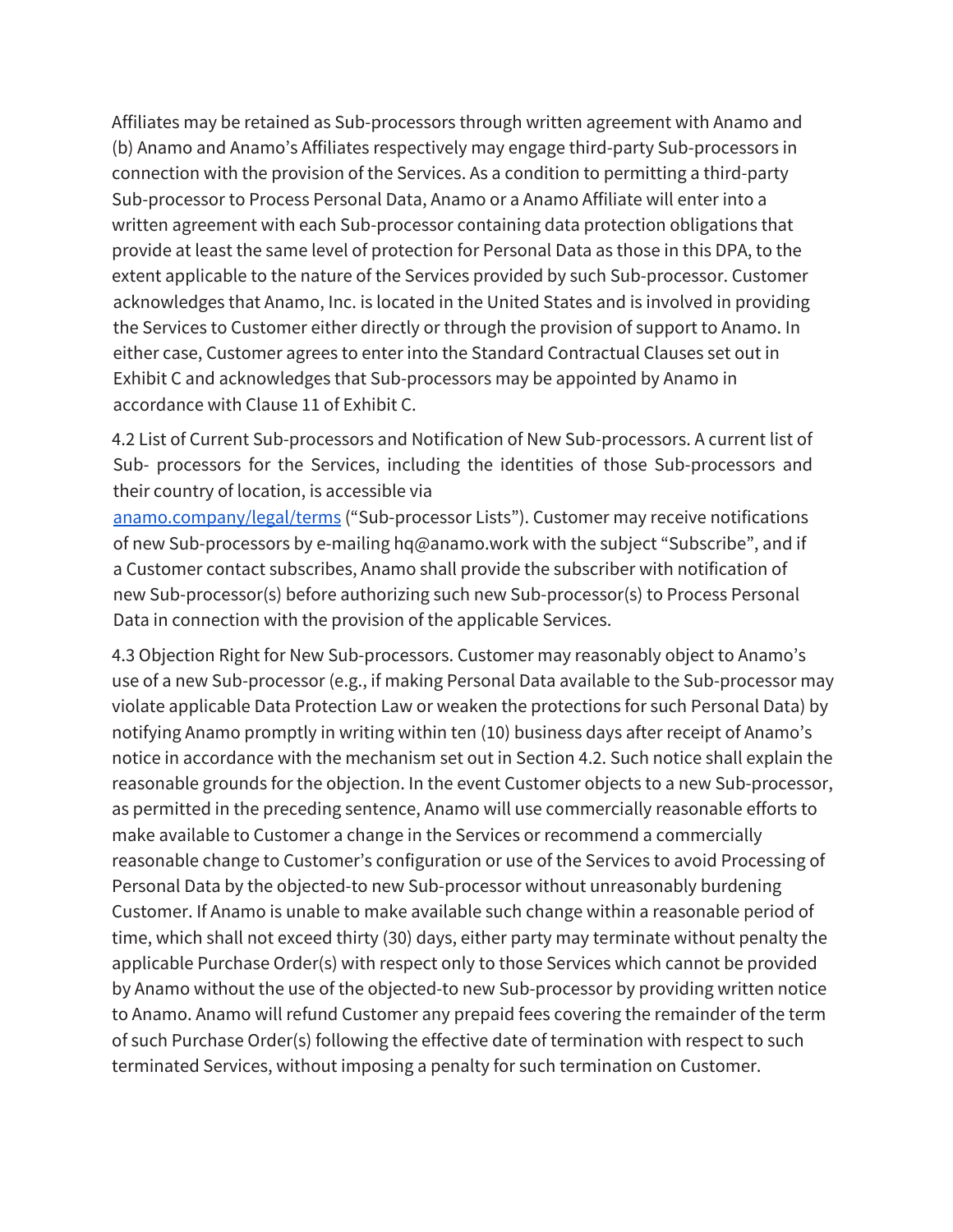4.4 Liability. Anamo shall be liable for the acts and omissions of its Sub-processors to the same extent Anamo would be liable if performing the Services of each Sub-processor directly under the terms of this DPA.

## **5. SECURITY**

5.1 Controls for the Protection of Personal Data. Anamo shall maintain appropriate technical and organizational measures for protection of the security (including protection against

unauthorized or unlawful Processing and against accidental or unlawful destruction, loss or alteration or damage, unauthorized disclosure of, or access to, Personal Data), confidentiality and integrity of Personal Data, as set forth in the Security Practices. Anamo regularly monitors compliance with these measures. Anamo will not materially decrease the overall security of the Services during a subscription term.

5.2 Third-Party Audits. Anamo obtains the third party audits set forth in the Security Practices. Upon Customer's request, and subject to the confidentiality obligations set forth in the Agreement, Anamo shall make available to Customer (or Customer's independent, third-party auditor) information regarding the Anamo Group's compliance with the obligations set forth in this DPA in the form of the third-party audits set forth in the Security Practices. Customer may contact Anamo in accordance with the "Notices" Section of the Agreement to request an on-site audit of Anamo's procedures relevant to the protection of Personal Data, but only to the extent required under applicable Data Protection Law. Customer shall reimburse Anamo for any time expended for any such on-site audit at the Anamo Group's then-current rates, which shall be made available to Customer upon request. Before the commencement of any such on-site audit, Customer and Anamo shall mutually agree upon the scope, timing, and duration of the audit, in addition to the reimbursement rate for which Customer shall be responsible. All reimbursement rates shall be reasonable, taking into account the resources expended by Anamo. Customer shall promptly notify Anamo with information regarding any non-compliance discovered during the course of an audit, and Anamo shall use commercially reasonable efforts to address any confirmed non-compliance.

## **6. PERSONAL DATA INCIDENT MANAGEMENT AND NOTIFICATION**

Anamo shall notify Customer without undue delay of any breach relating to Personal Data (within the meaning of applicable Data Protection Law) of which Anamo becomes aware and which may require a notification to be made to a Supervisory Authority or Data Subject under applicable Data Protection Law or which Anamo is required to notify to Customer under applicable Data Protection Law (a "Personal Data Incident"). Anamo shall provide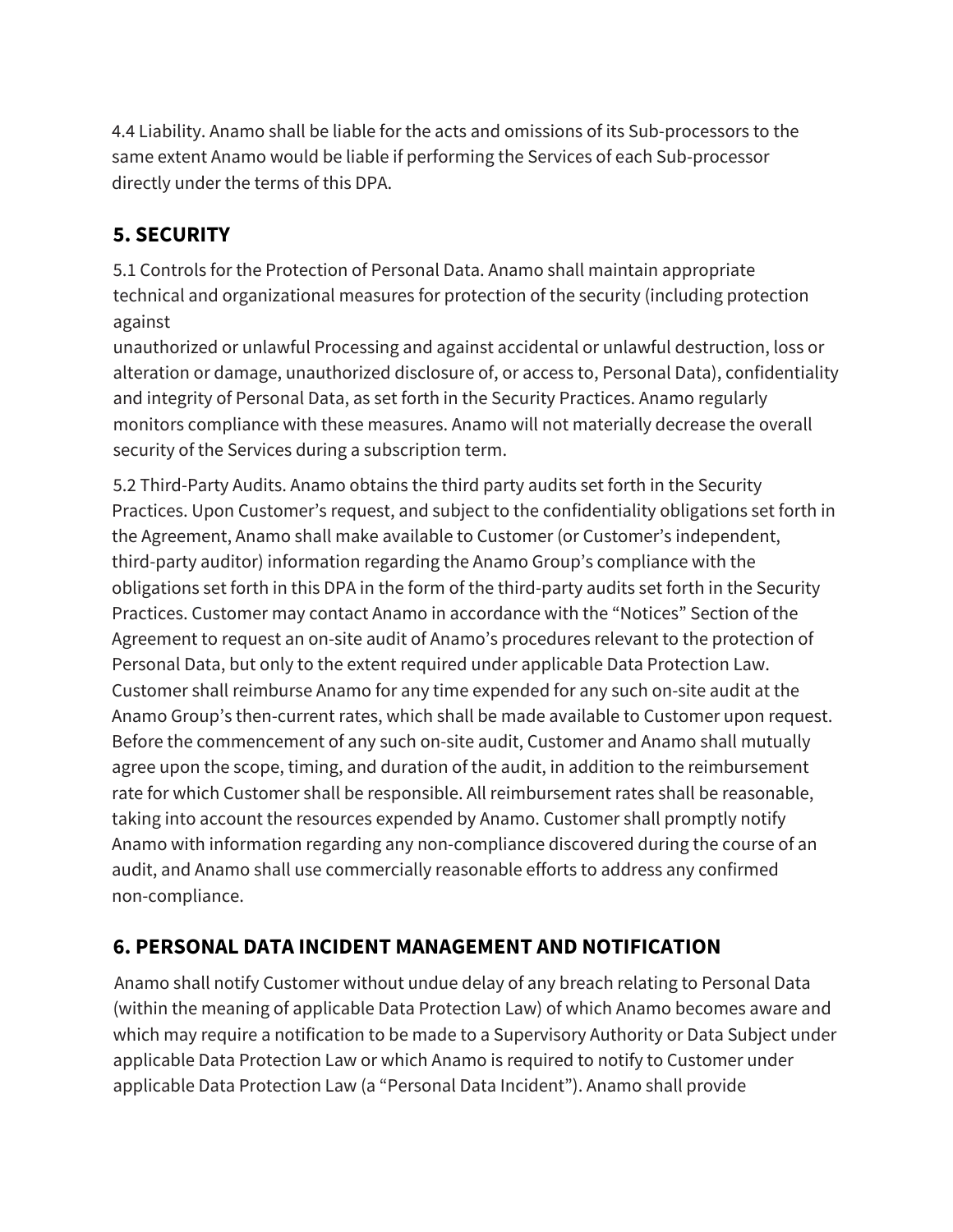commercially reasonable cooperation and assistance in identifying the cause of such Personal Data Incident and take commercially reasonable steps to remediate the cause to the extent the remediation is within Anamo's control. Except as required by applicable Data Protection Law, the obligations herein shall not apply to incidents that are caused by Customer, Authorized Users and/or any Non-Anamo Products.

### **7. RETURN AND DELETION OF PERSONAL DATA**

Upon termination of the Services for which Anamo is Processing Personal Data, Anamo shall, upon Customer's request, and subject to the limitations described in the Agreement and the Security Practices, return all Personal Data in Anamo's possession to Customer or securely

destroy such Personal Data and demonstrate to the satisfaction of Customer that it has taken such measures, unless applicable law prevents it from returning or destroying all or part of Personal Data. For clarification, depending on the Service plan purchased by Customer, access to export functionality may incur additional charge(s) and/or require purchase of a Service upgrade.

### **8. CONTROLLER AFFILIATES**

8.1 Contractual Relationship. The parties acknowledge and agree that, by executing the DPA in accordance with "HOW TO EXECUTE THIS DPA", Customer enters into the DPA on behalf of itself and, as applicable, in the name and on behalf of its Controller Affiliates, thereby establishing a separate DPA between Anamo and each such Controller Affiliate subject to the provisions of the Agreement and this Section 8 and Section 9. Each Controller Affiliate agrees to be bound by the obligations under this DPA and, to the extent applicable, the Agreement. For the avoidance of doubt, a Controller Affiliate is not and does not become a party to the Agreement, and is only a party to the DPA. All access to and use of the Services by Controller Affiliates must comply with the terms and conditions of the Agreement and any violation of the terms and conditions of the Agreement by a Controller Affiliate shall be deemed a violation by Customer.

8.2 Communication. The Customer that is the contracting party to the Agreement shall remain responsible for coordinating all communication with Anamo under this DPA and be entitled to make and receive any communication in relation to this DPA on behalf of its Controller Affiliates.

8.3 Rights of Controller Affiliates. If a Controller Affiliate becomes a party to the DPA with Anamo, it shall, to the extent required under applicable Data Protection Laws, also be entitled to exercise the rights and seek remedies under this DPA, subject to the following:

8.3.1 Except where applicable Data Protection Laws require the Controller Affiliate to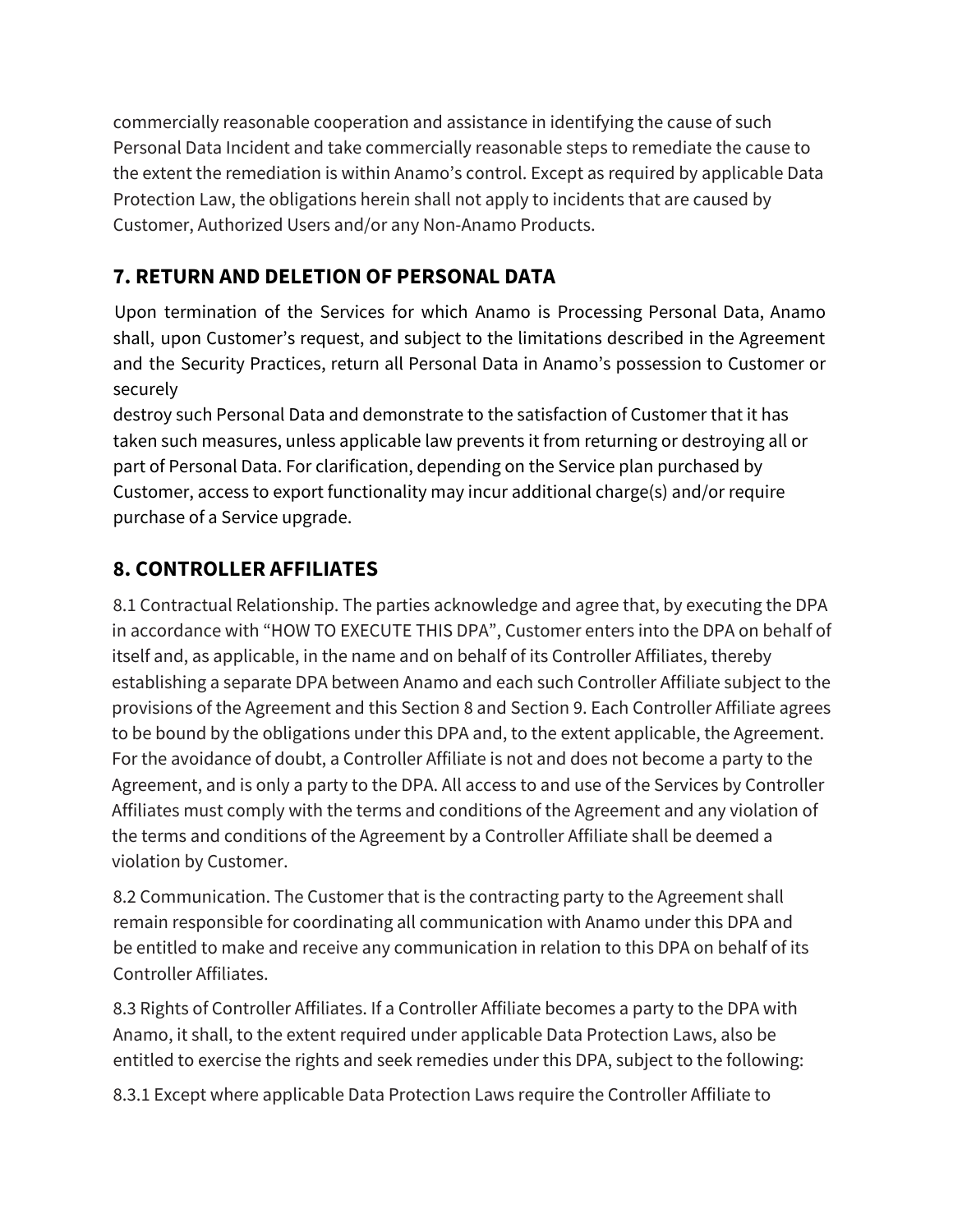exercise a right or seek any remedy under this DPA against Anamo directly by itself, the parties agree that (i) solely the Customer that is the contracting party to the Agreement shall exercise any such right or seek any such remedy on behalf of the Controller Affiliate, and (ii) the Customer that is the contracting party to the Agreement shall exercise any such rights under this DPA not separately for each Controller Affiliate individually but in a combined manner for all of its Controller Affiliates together (as set forth, for example, in Section 8.3.2, below).

8.3.2 The parties agree that the Customer that is the contracting party to the Agreement shall, if carrying out an on-site audit of the Anamo procedures relevant to the protection of Personal Data, take all reasonable measures to limit any impact on Anamo by combining, to the extent

reasonably possible, several audit requests carried out on behalf of different Controller Affiliates in one single audit.

## **9. LIMITATION OF LIABILITY**

Each party's and all of its Affiliates' liability, taken together in the aggregate, arising out of or related to this DPA, and all DPAs between Controller Affiliates and Anamo, whether in contract, tort or under any other theory of liability, is subject to the 'Limitation of Liability' section of the Agreement, and any reference in such section to the liability of a party means the aggregate liability of that party and all of its Affiliates under the Agreement and all DPAs together.

For the avoidance of doubt, Anamo's and its Affiliates' total liability for all claims from the Customer and all of its Controller Affiliates arising out of or related to the Agreement and each DPA shall apply in the aggregate for all claims under both the Agreement and all DPAs established under the Agreement, including by Customer and all Controller Affiliates, and, in particular, shall not be understood to apply individually and severally to Customer and/or to any Controller Affiliate that is a contractual party to any such DPA.

#### **10. EUROPEAN SPECIFIC PROVISIONS**

10.1 GDPR. With effect from 25 May 2018, Anamo will Process Personal Data of European Union Data Subjects in accordance with the GDPR requirements directly applicable to Anamo's provisioning of the Services.

10.1.1 Data Protection Impact Assessment. Upon Customer's request, Anamo shall provide Customer with reasonable cooperation and assistance needed to fulfil Customer's obligation under the GDPR to carry out a data protection impact assessment related to Customer's use of the Services, to the extent Customer does not otherwise have access to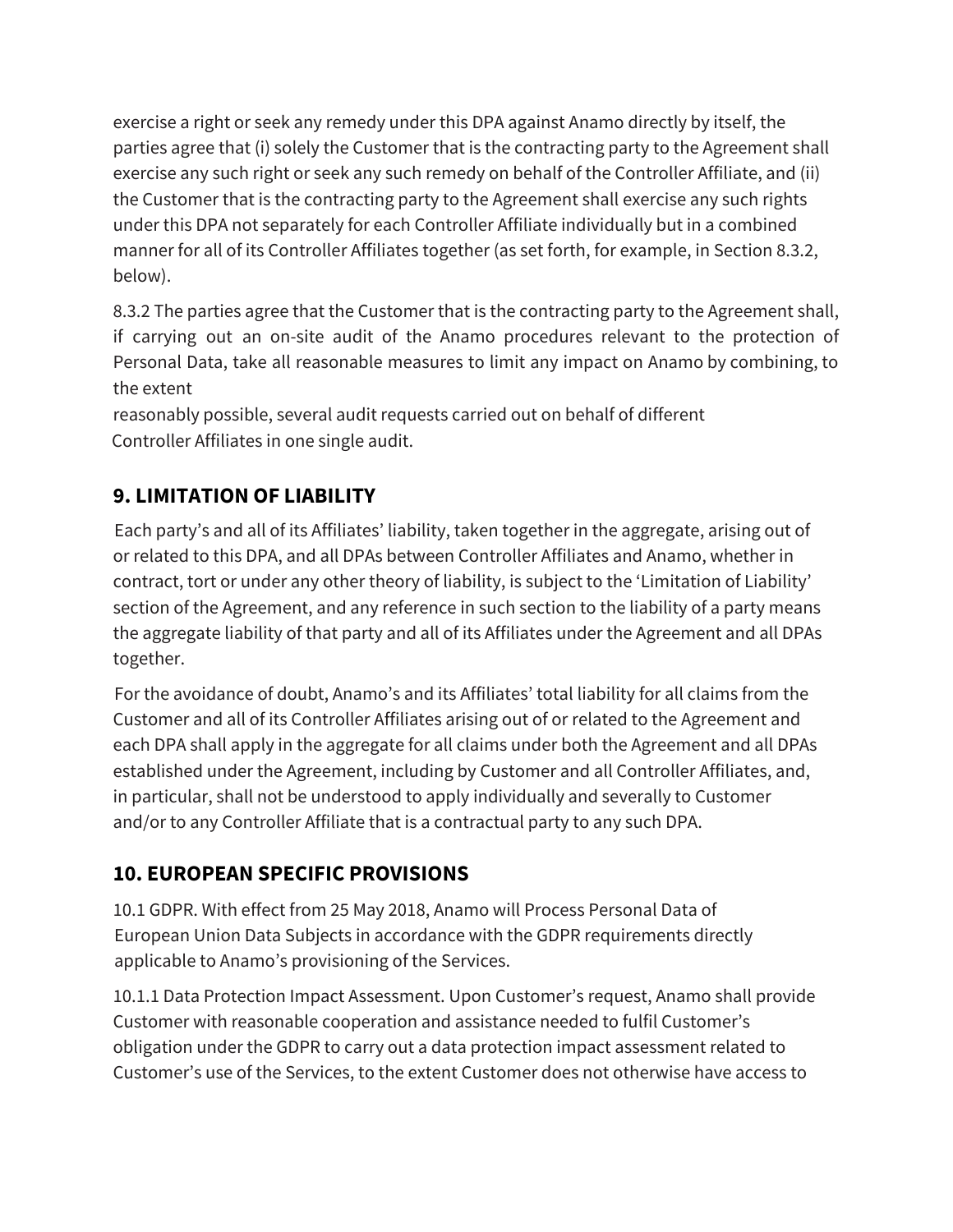the relevant information, and to the extent such information is available to Anamo. Anamo shall provide reasonable assistance to Customer in the cooperation or prior consultation with the Supervisory Authority, to the extent required under the GDPR.

10.2 Transfer Mechanisms. As of the effective date of this DPA, Anamo self-certifies to and complies with the EU-U.S. and Swiss-U.S. Privacy Shield Frameworks, as administered by the US Department of Commerce. For transfers of Personal Data under this DPA from the European Union, the European Economic Area and/or their member states and Switzerland to countries which do not ensure an adequate level of data protection within the meaning of applicable Data Protection Laws of the foregoing territories, to the extent such transfers are subject to such applicable Data Protection Laws:

1. Anamo's EU-U.S. and Swiss-U.S. Privacy Shield Framework self-certifications apply; and 2. The Standard Contractual Clauses set forth in Exhibit C to this DPA apply, subject to Exhibit A.

## **12. LEGAL EFFECT**

This DPA shall only become legally binding between Customer and Anamo when the formalities steps set out in the Section "HOW TO EXECUTE THIS DPA" above have been fully completed. If Customer has previously executed a data processing addendum with Anamo, this DPA supersedes and replaces such prior Data Processing Addendum.

## **13. GOVERNING LAW**

This DPA and any dispute or claim arising out of or in connection with it or its subject matter or formation (including non-contractual disputes or claims) shall be governed by, and construed in accordance with, the laws of Ireland.

List of Exhibits Exhibit A: Additional Data Transfer Terms Exhibit B: Description of Processing Activities Exhibit C: Standard Contractual Clauses

## **14. SIGNATURES**

The parties' authorized signatories have duly executed this DPA:

#### **On behalf of Customer:**

Name (written out in full): \_\_\_\_\_\_\_\_\_\_\_\_\_\_\_\_\_\_\_\_

Position: \_\_\_\_\_\_\_\_\_\_\_\_\_\_\_\_\_\_\_\_\_\_\_\_\_\_\_\_\_\_\_\_\_\_\_\_\_

Address: \_\_\_\_\_\_\_\_\_\_\_\_\_\_\_\_\_\_\_\_\_\_\_\_\_\_\_\_\_\_\_\_\_\_\_\_\_\_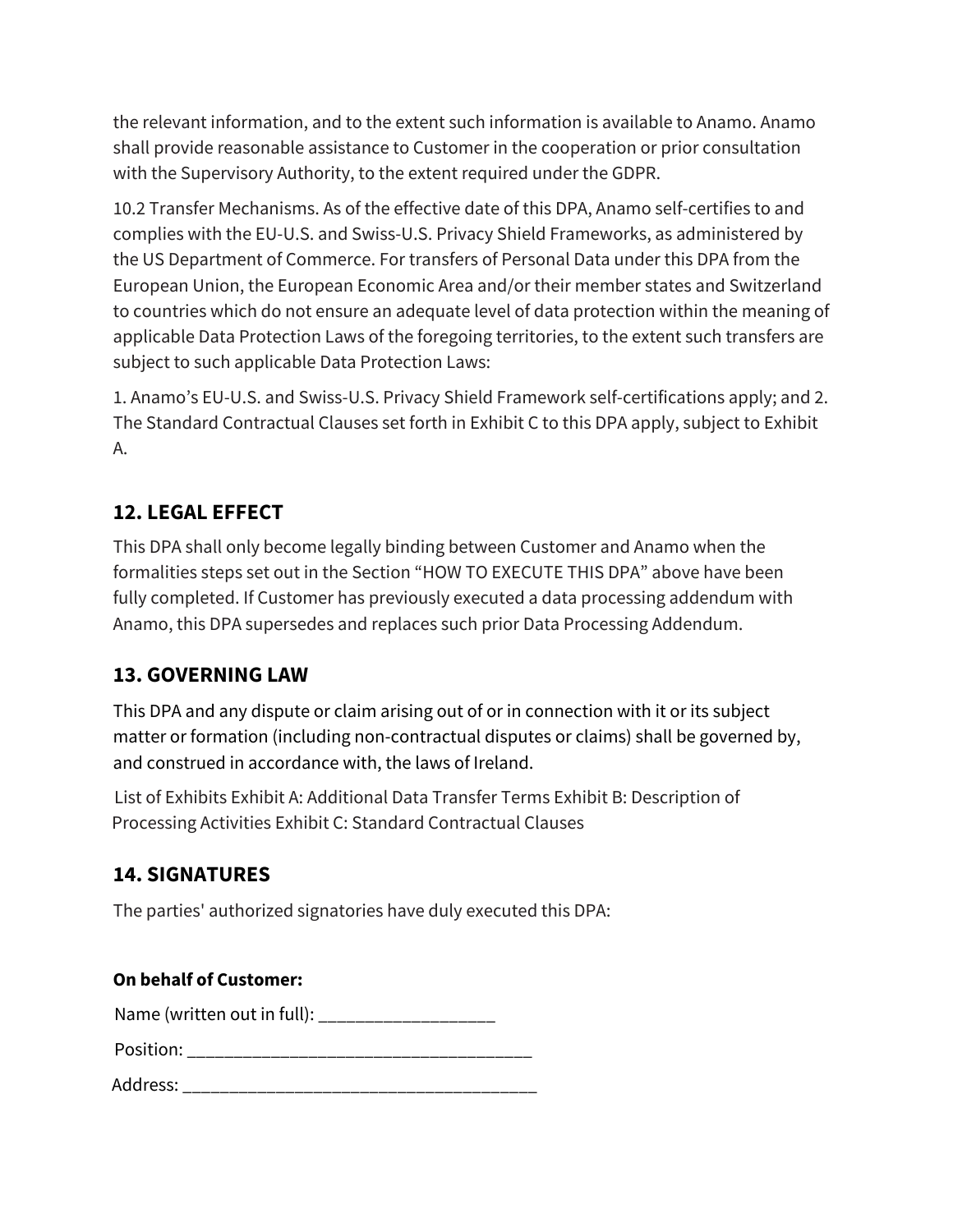Signature: \_\_\_\_\_\_\_\_\_\_\_\_\_\_\_\_\_\_\_\_\_\_\_\_\_\_\_\_\_\_\_\_\_\_\_\_

#### **On behalf of Anamo, Inc.:**

Name: Panos Tsimpoglou

Position: CEO, Anamo Inc.

Address: Makedonias 37, Kalamariá, Thessalonikis 551 34

## **EXHIBIT A ADDITIONAL DATA TRANSFER**

## **TERMS 1. ADDITIONAL TERMS TO STANDARD CONTRACTUAL**

#### **CLAUSES**

Signature:

1.1. Customers covered by the Standard Contractual Clauses. The Standard Contractual Clauses and the additional terms specified in this Exhibit A apply to (i) the legal entity that has executed the Standard Contractual Clauses as a data exporter and its Controller Affiliates and, (ii) all Affiliates of Customer established within the European Economic Area, Switzerland and the United Kingdom, which have signed Purchase Orders for the Services. For the purpose of the Standard Contractual Clauses and this Section 1, the aforementioned entities shall be deemed "data exporters".

1.2. Instructions. This DPA and the Agreement are Customer's complete and final instructions at the time of execution of the DPA for the Processing of Personal Data. Any additional or alternate instructions must be agreed upon separately. For the purposes of Clause 5(a) of the Standard Contractual Clauses, the following is deemed an instruction by the Customer to process Personal Data: (a) Processing in accordance with the Agreement and applicable Purchase Order(s); (b) Processing initiated by Authorized Users in their use of the Services; and (c) Processing to comply with other reasonable instructions provided by Customer (e.g., via email or support tickets) where such instructions are consistent with the terms of the Agreement.

1.3. Appointment of new Sub-processors and List of current Sub-processors. Pursuant to Clause 5(h) of the Standard Contractual Clauses, Customer acknowledges and expressly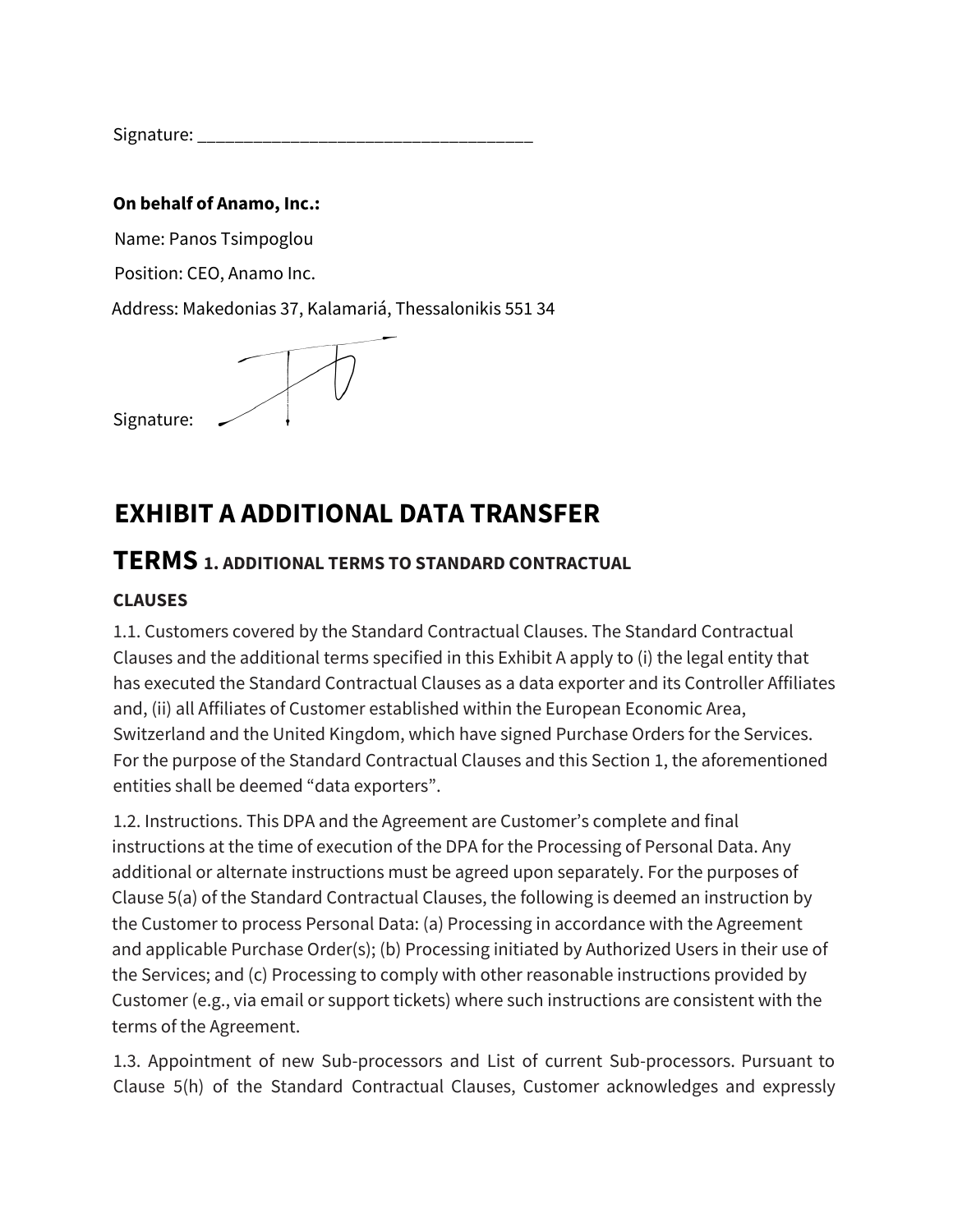agrees that (a) Anamo's Affiliates may be retained as Sub-processors; and (b) Anamo and Anamo's Affiliates respectively may engage third-party Sub-processors in connection with the

provision of the Services. Anamo shall make available to Customer the current list of Sub-processors in accordance with Section 4.2 of this DPA.

1.4. Notification of New Sub-processors and Objection Right for new Sub-processors. Pursuant to Clause 5(h) of the Standard Contractual Clauses, Customer acknowledges and expressly agrees that Anamo may engage new Sub-processors as described in Sections 4.2 and 4.3 of the DPA.

1.5. Copies of Sub-processor Agreements. The parties agree that the copies of the Sub-processor agreements that must be provided by Anamo to Customer pursuant to Clause 5(j) of the Standard Contractual Clauses may have all commercial information, or clauses unrelated to the Standard Contractual Clauses or their equivalent, removed by Anamo beforehand; and, that such copies will be provided by Anamo, in a manner to be determined in its discretion, only upon request by Customer.

1.6. Audits and Certifications. The parties agree that the audits described in Clause 5(f) and Clause 12(2) of the Standard Contractual Clauses shall be carried out in accordance with the following specifications:

Upon Customer's request, and subject to the confidentiality obligations set forth in the Agreement, Anamo shall make available to Customer (or Customer's independent, third-party

auditor) information regarding the Anamo Group's compliance with the obligations set forth in this DPA in the form of the third-party certifications and audits set forth in the Security Practices. Customer may contact Anamo in accordance with the "Notices" Section of the Agreement to request an on-site audit of Anamo's procedures relevant to the protection of Personal Data, but only to the extent required under applicable Data Protection Law. Customer shall reimburse Anamo for any time expended for any such on-site audit at the Anamo Group's then-current rates, which shall be made available to Customer upon request. Before the commencement of any such on-site audit, Customer and Anamo shall mutually agree upon the scope, timing, and duration of the audit, in addition to the reimbursement rate for which Customer shall be responsible. All reimbursement rates shall be reasonable, taking into account the resources expended by Anamo. Customer shall promptly notify Anamo with information regarding any non-compliance discovered during the course of an audit, and Anamo shall use commercially reasonable efforts to address any confirmed non-compliance.

1.7. Certification of Deletion. The parties agree that the certification of deletion of Personal Data that is described in Clause 12(1) of the Standard Contractual Clauses shall be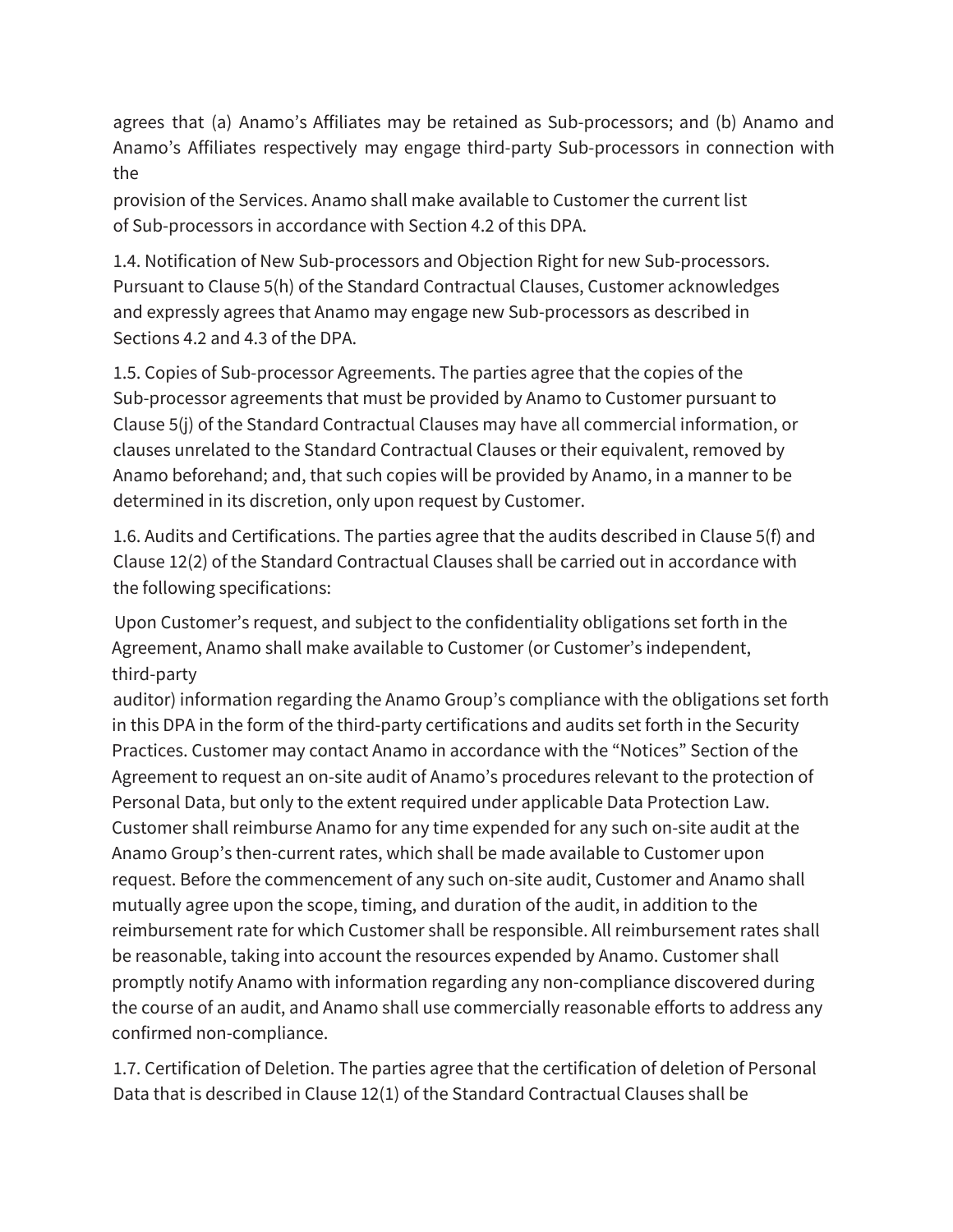provided by Anamo to Customer only upon Customer's request.

1.8. Conflict. In the event of any conflict or inconsistency between the body of this DPA and any of its Schedules (not including the Standard Contractual Clauses) and the Standard Contractual Clauses in Exhibit C, the Standard Contractual Clauses shall prevail.

## **EXHIBIT B DESCRIPTION OF PROCESSING ACTIVITIES**

## **Data subjects**

Customer may submit personal data to the Services, the extent of which is determined and controlled by Customer and which may include, but is not limited to, personal data relating to the following categories of data subject:

- Authorized Users;
- employees of Customer;
- consultants of Customer;
- contractors of Customer;
- agents of Customer; and/or
- third parties with which Customer conducts business.

## **Categories of data**

The personal data transferred concern the following categories of data: Any

personal data comprised in Customer Data, as defined in the Agreement.

## **Special categories of data**

Customer may submit personal data to Anamo through the Services, the extent of which is determined and controlled by Customer in compliance with applicable Data Protection Law and which may concern the following special categories of data, if any:

- racial or ethnic origin;
- political opinions;
- religious or philosophical beliefs;
- trade-union membership;
- genetic or biometric data;
- health; and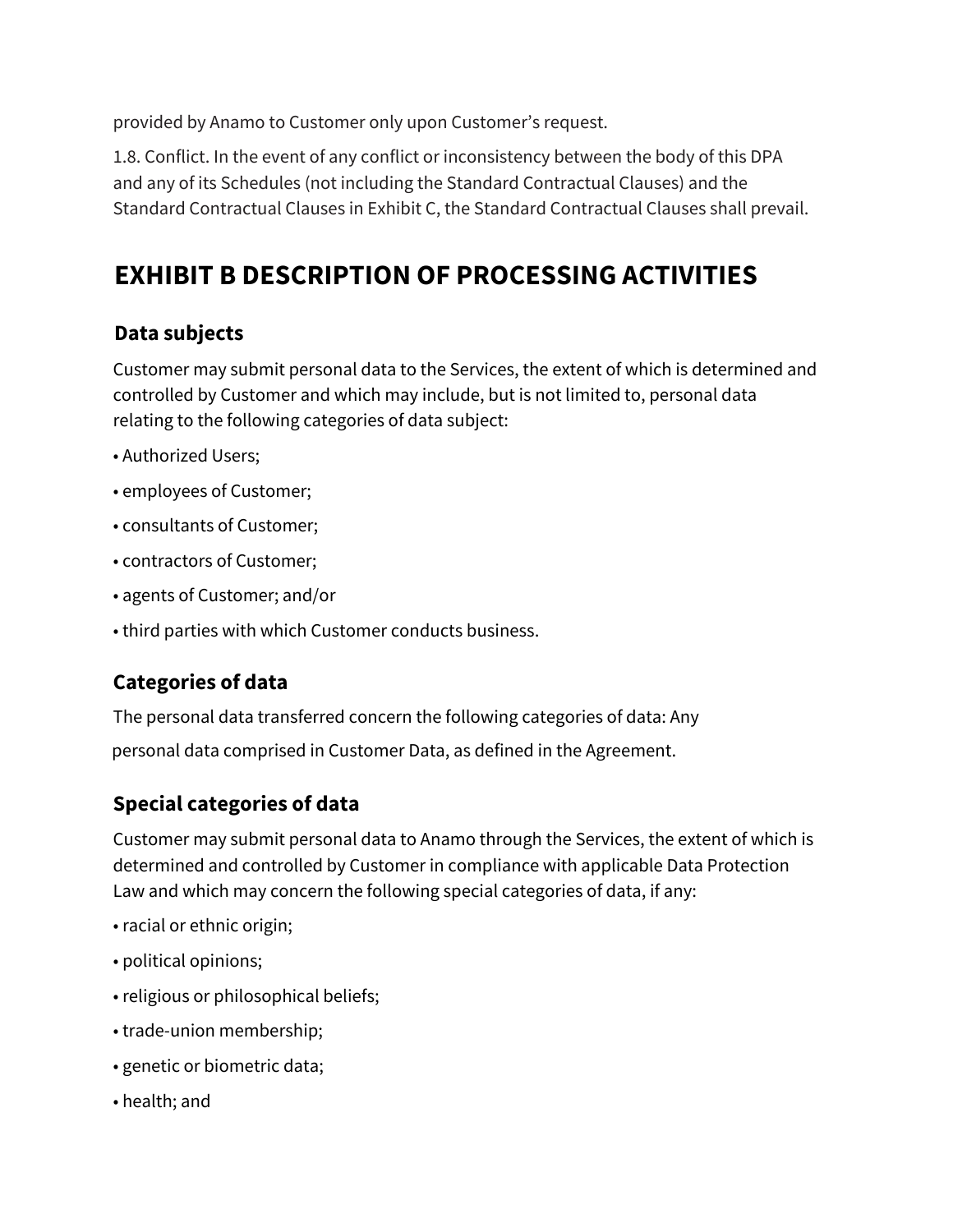• sex life.

#### **Processing operations**

The personal data transferred will be processed in accordance with the Agreement and any Purchase Order and may be subject to the following processing activities:

• storage and other processing necessary to provide, maintain, and update the Services provided to Customer;

• to provide customer and technical support to Customer; and

• disclosures in accordance with the Agreement, as compelled by law.

## **EXHIBIT C**

### **Standard Contractual Clauses (processors)**

For the purposes of Article 26(2) of Directive 95/46/EC for the transfer of personal data to processors established in third countries which do not ensure an adequate level of data protection

Name of the data exporting organisation:

Address:

E-mail:

Other information needed to identify the organisation:

(The data exporter):

And Name of the data importing organisation: Anamo, Inc.

Address: Makedonias 37, Kalamariá, Thessalonikis 551 34

E-mail: hq@anamo.work

Other information needed to identify the organisation:

(the data importer) each a "party"; together "the parties":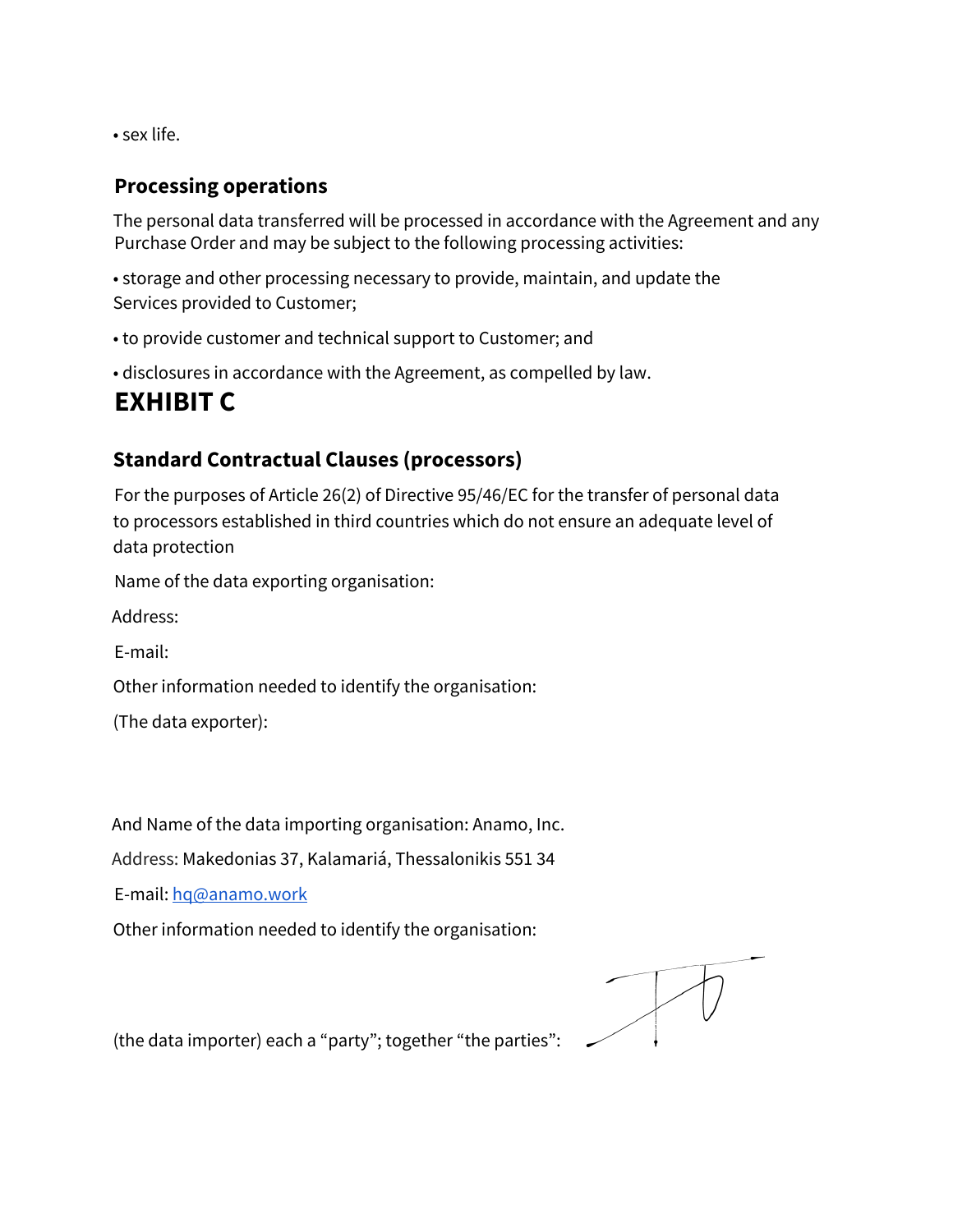HAVE AGREED on the following Contractual Clauses (the Clauses) in order to adduce adequate safeguards with respect to the protection of privacy and fundamental rights and freedoms of individuals for the transfer by the data exporter to the data importer of the personal data specified in Appendix 1.

#### **Clause 1**

#### **Definitions**

For the purposes of the Clauses:

(a) 'personal data', 'special categories of data', 'process/processing', 'controller', 'processor', 'data subject' and 'supervisory authority' shall have the same meaning as in Directive 95/46/EC of the European Parliament and of the Council of 24 October 1995 on the protection of individuals with regard to the processing of personal data and on the free movement of such data;

(b) 'the Data Exporter' means the controller who transfers the personal data;

(c) 'the Data Importer' means the processor who agrees to receive from the Data Exporter personal data intended for processing on his behalf after the transfer in accordance with his instructions and the terms of the Clauses and who is not subject to a third country's system ensuring adequate protection within the meaning of Article 25(1) of Directive 95/46/EC;

(d) 'the subprocessor' means any processor engaged by the Data Importer or by any other subprocessor of the Data Importer who agrees to receive from the Data Importer or from any other subprocessor of the Data Importer personal data exclusively intended for processing activities to be carried out on behalf of the Data Exporter after the transfer in accordance with his instructions, the terms of the Clauses and the terms of the written subcontract;

(e) 'the applicable data protection law' means the legislation protecting the fundamental rights and freedoms of individuals and, in particular, their right to privacy with respect to the processing of personal data applicable to a data controller in the Member State in which the Data Exporter is established;

(f) 'technical and organisational security measures' means those measures aimed at protecting personal data against accidental or unlawful destruction or accidental loss,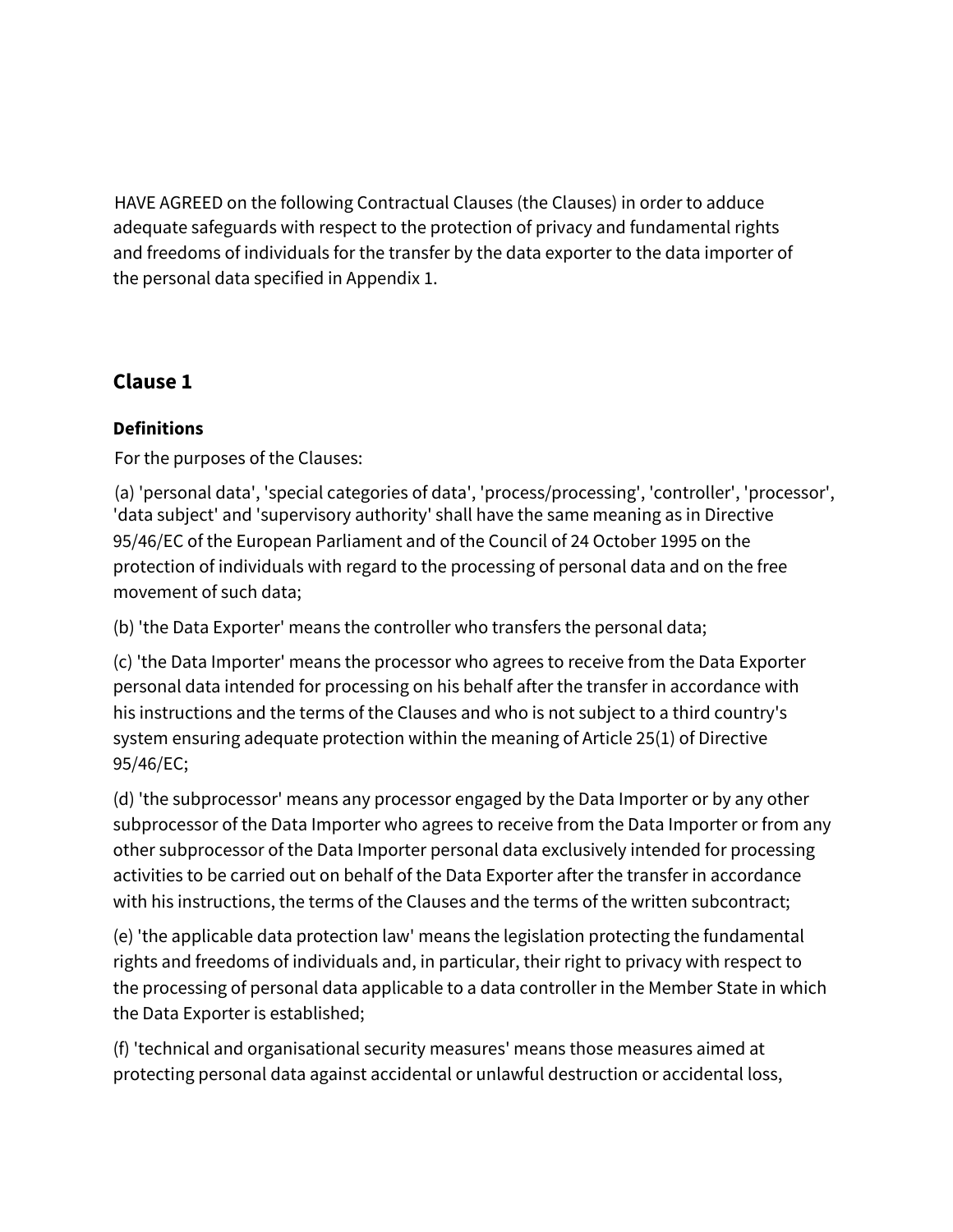alteration, unauthorised disclosure or access, in particular where the processing involves the transmission of data over a network, and against all other unlawful forms of processing.

## **Clause 2**

#### **Details of the transfer**

The details of the transfer and in particular the special categories of personal data where applicable are specified in Appendix 1 which forms an integral part of the Clauses.

## **Clause 3**

#### **Third-party beneficiary clause**

1. The data subject can enforce against the Data Exporter this Clause, Clause 4(b) to (i), Clause 5(a) to (e), and (g) to (j), Clause  $6(1)$  and (2), Clause 7, Clause 8(2), and Clauses 9 to 12 as third-party beneficiary.

2. The data subject can enforce against the Data Importer this Clause, Clause 5(a) to (e) and (g), Clause 6, Clause 7, Clause 8(2), and Clauses 9 to 12, in cases where the Data Exporter has

factually disappeared or has ceased to exist in law unless any successor entity has assumed the entire legal obligations of the Data Exporter by contract or by operation of law, as a result of which it takes on the rights and obligations of the Data Exporter, in which case the data subject can enforce them against such entity.

3. The data subject can enforce against the subprocessor this Clause, Clause 5(a) to (e) and (g), Clause 6, Clause 7, Clause 8(2), and Clauses 9 to 12, in cases where both the Data Exporter and the Data Importer have factually disappeared or ceased to exist in law or have become insolvent, unless any successor entity has assumed the entire legal obligations of the Data Exporter by contract or by operation of law as a result of which it takes on the rights and obligations of the Data Exporter, in which case the data subject can enforce them against such entity. Such third-party liability of the subprocessor shall be limited to its own processing operations under the Clauses.

4. The parties do not object to a data subject being represented by an association or other body if the data subject so expressly wishes and if permitted by national law.

## **Clause 4**

#### **Obligations of the Data Exporter**

The Data Exporter agrees and warrants: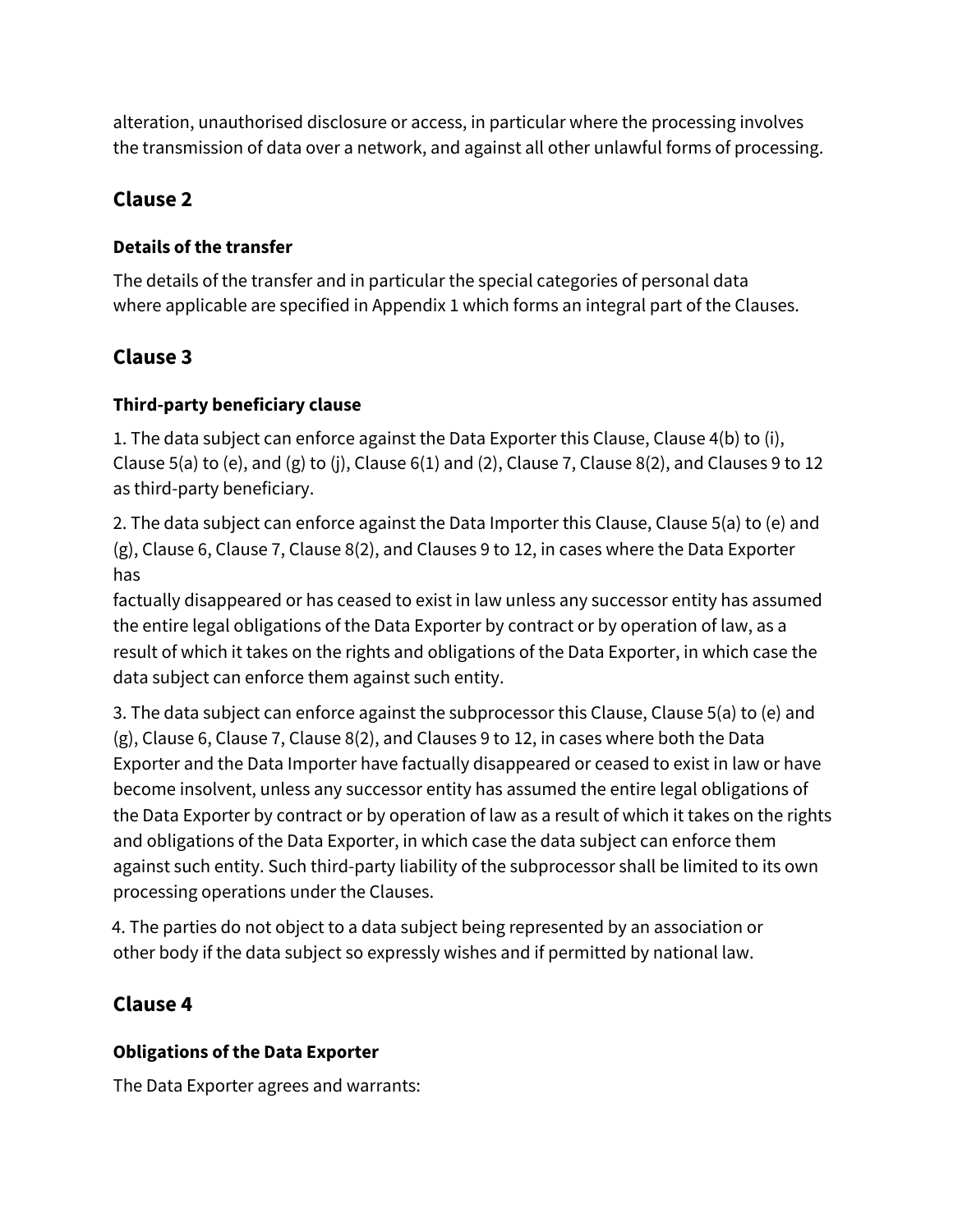(a) that the processing, including the transfer itself, of the personal data has been and will continue to be carried out in accordance with the relevant provisions of the applicable data protection law (and, where applicable, has been notified to the relevant authorities of the Member State where the Data Exporter is established) and does not violate the relevant provisions of that State;

(b) that it has instructed and throughout the duration of the personal data processing services will instruct the Data Importer to process the personal data transferred only on the Data Exporter's behalf and in accordance with the applicable data protection law and the Clauses;

(c) that the Data Importer will provide sufficient guarantees in respect of the technical and organisational security measures specified in Appendix 2 to this contract;

(d) that after assessment of the requirements of the applicable data protection law, the security measures are appropriate to protect personal data against accidental or unlawful destruction or accidental loss, alteration, unauthorised disclosure or access, in particular where the processing involves the transmission of data over a network, and against all other unlawful forms of processing, and that these measures ensure a level of security appropriate to the risks presented by the processing and the nature of the data to be protected having regard to the state of the art and the cost of their implementation; (e) that it will ensure compliance with the security measures;

(f) that, if the transfer involves special categories of data, the data subject has been informed or will be informed before, or as soon as possible after, the transfer that its data could be transmitted to a third country not providing adequate protection within the meaning of Directive 95/46/EC;

(g) to forward any notification received from the Data Importer or any subprocessor pursuant to Clause 5(b) and Clause 8(3) to the data protection supervisory authority if the Data Exporter decides to continue the transfer or to lift the suspension;

(h) to make available to the data subjects upon request a copy of the Clauses, with the exception of Appendix 2, and a summary description of the security measures, as well as a copy of any contract for subprocessing services which has to be made in accordance with the Clauses, unless the Clauses or the contract contain commercial information, in which case it may remove such commercial information;

(i) that, in the event of subprocessing, the processing activity is carried out in accordance with Clause 11 by a subprocessor providing at least the same level of protection for the personal data and the rights of data subject as the Data Importer under the Clauses; and

(j) that it will ensure compliance with Clause 4(a) to (i).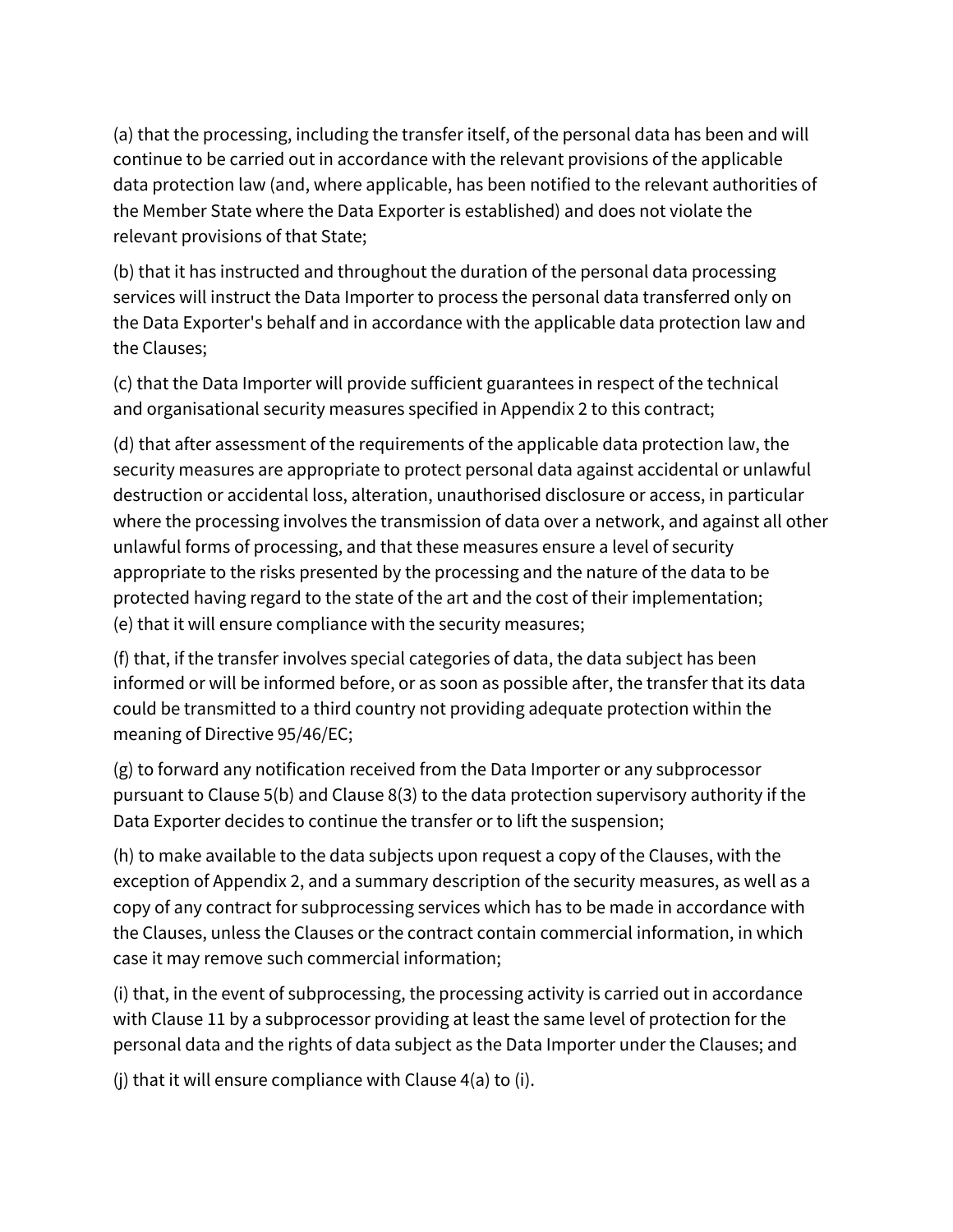## **Clause 5**

#### **Obligations of the Data Importer**

The Data Importer agrees and warrants:

(a) to process the personal data only on behalf of the Data Exporter and in compliance with its instructions and the Clauses; if it cannot provide such compliance for whatever reasons, it agrees to inform promptly the Data Exporter of its inability to comply, in which case the Data Exporter is entitled to suspend the transfer of data and/or terminate the contract;

(b) that it has no reason to believe that the legislation applicable to it prevents it from fulfilling the instructions received from the Data Exporter and its obligations under the contract and that in the event of a change in this legislation which is likely to have a substantial adverse effect on the warranties and obligations provided by the Clauses, it will promptly notify the change to the Data Exporter as soon as it is aware, in which case the Data Exporter is entitled to suspend the transfer of data and/or terminate the contract;

(c) that it has implemented the technical and organisational security measures specified in Appendix 2 before processing the personal data transferred;

(d) that it will promptly notify the Data Exporter about:

(i) any legally binding request for disclosure of the personal data by a law enforcement authority unless otherwise prohibited, such as a prohibition under criminal law to preserve the confidentiality of a law enforcement investigation,

(ii) any accidental or unauthorised access, and

(iii) any request received directly from the data subjects without responding to that request, unless it has been otherwise authorised to do so;

(e) to deal promptly and properly with all inquiries from the Data Exporter relating to its processing of the personal data subject to the transfer and to abide by the advice of the supervisory authority with regard to the processing of the data transferred;

(f) at the request of the Data Exporter to submit its data processing facilities for audit of the processing activities covered by the Clauses which shall be carried out by the Data Exporter or an inspection body composed of independent members and in possession of the required professional qualifications bound by a duty of confidentiality, selected by the Data Exporter, where applicable, in agreement with the supervisory authority;

 $(g)$  to make available to the data subject upon request a copy of the Clauses, or any existing contract for sub-processing, unless the Clauses or contract contain commercial information, in which case it may remove such commercial information, with the exception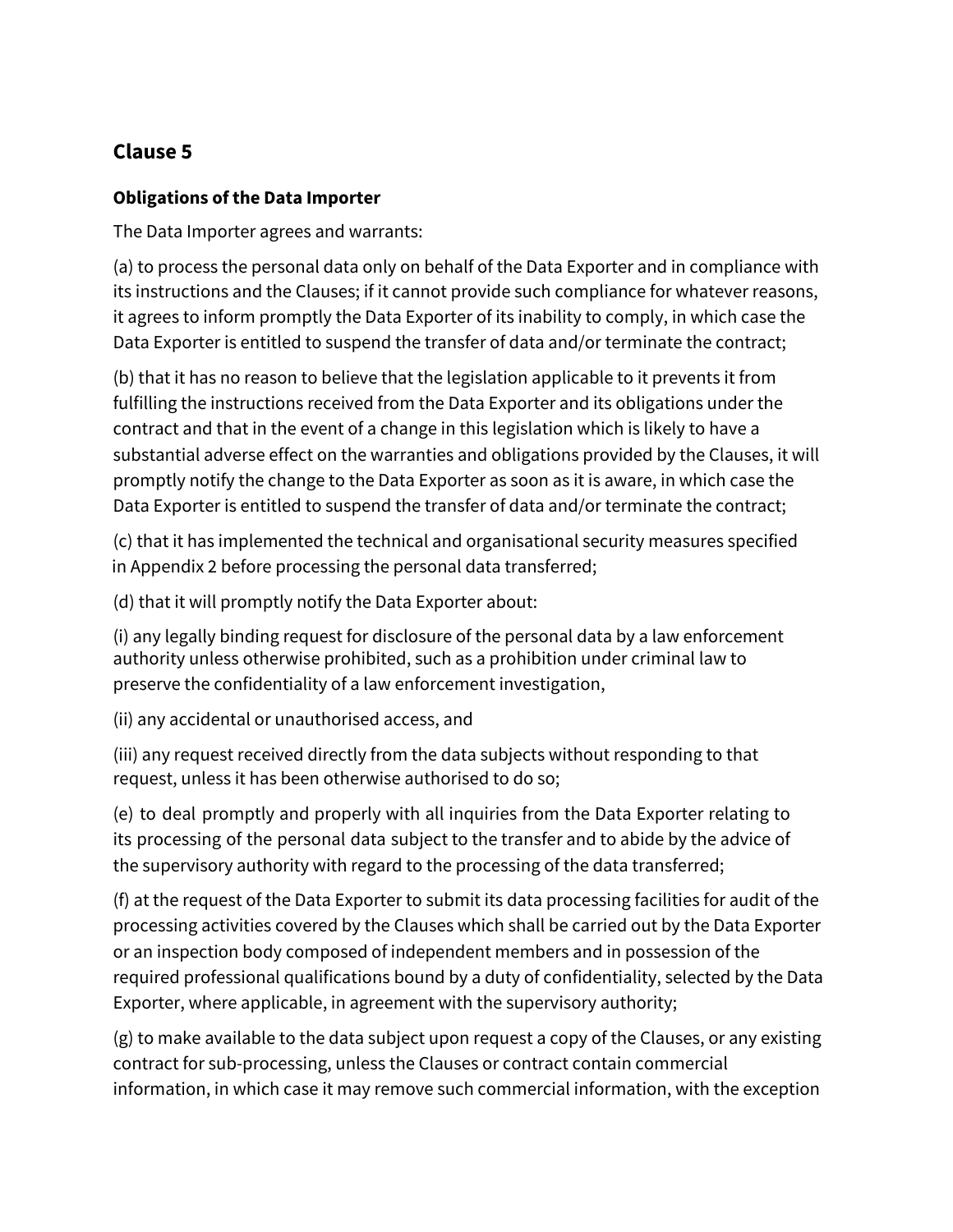of Appendix 2

which shall be replaced by a summary description of the security measures in those cases where the data subject is unable to obtain a copy from the Data Exporter;

(h) that, in the event of subprocessing, it has previously informed the Data Exporter and obtained its prior written consent;

(i) that the processing services by the subprocessor will be carried out in accordance with Clause 11;

(j) to send promptly a copy of any subprocessor agreement it concludes under the Clauses to the Data Exporter.

## **Clause 6**

### **Liability**

1. The parties agree that any data subject, who has suffered damage as a result of any breach of the obligations referred to in Clause 3 or in Clause 11 by any party or subprocessor is entitled to receive compensation from the Data Exporter for the damage suffered.

2. If a data subject is not able to bring a claim for compensation in accordance with paragraph 1 against the Data Exporter, arising out of a breach by the Data Importer or his subprocessor of any of their obligations referred to in Clause 3 or in Clause 11, because the Data Exporter has factually disappeared or ceased to exist in law or has become insolvent, the Data Importer agrees that the data subject may issue a claim against the Data Importer as if it were

the Data Exporter, unless any successor entity has assumed the entire legal obligations of the Data Exporter by contract of by operation of law, in which case the data subject can enforce its rights against such entity.

The Data Importer may not rely on a breach by a subprocessor of its obligations in order to avoid its own liabilities.

3. If a data subject is not able to bring a claim against the Data Exporter or the Data Importer referred to in paragraphs 1 and 2, arising out of a breach by the subprocessor of any of their obligations referred to in Clause 3 or in Clause 11 because both the Data Exporter and the Data Importer have factually disappeared or ceased to exist in law or have become insolvent, the subprocessor agrees that the data subject may issue a claim against the data subprocessor with regard to its own processing operations under the Clauses as if it were the Data Exporter or the Data Importer, unless any successor entity has assumed the entire legal obligations of the Data Exporter or Data Importer by contract or by operation of law, in which case the data subject can enforce its rights against such entity. The liability of the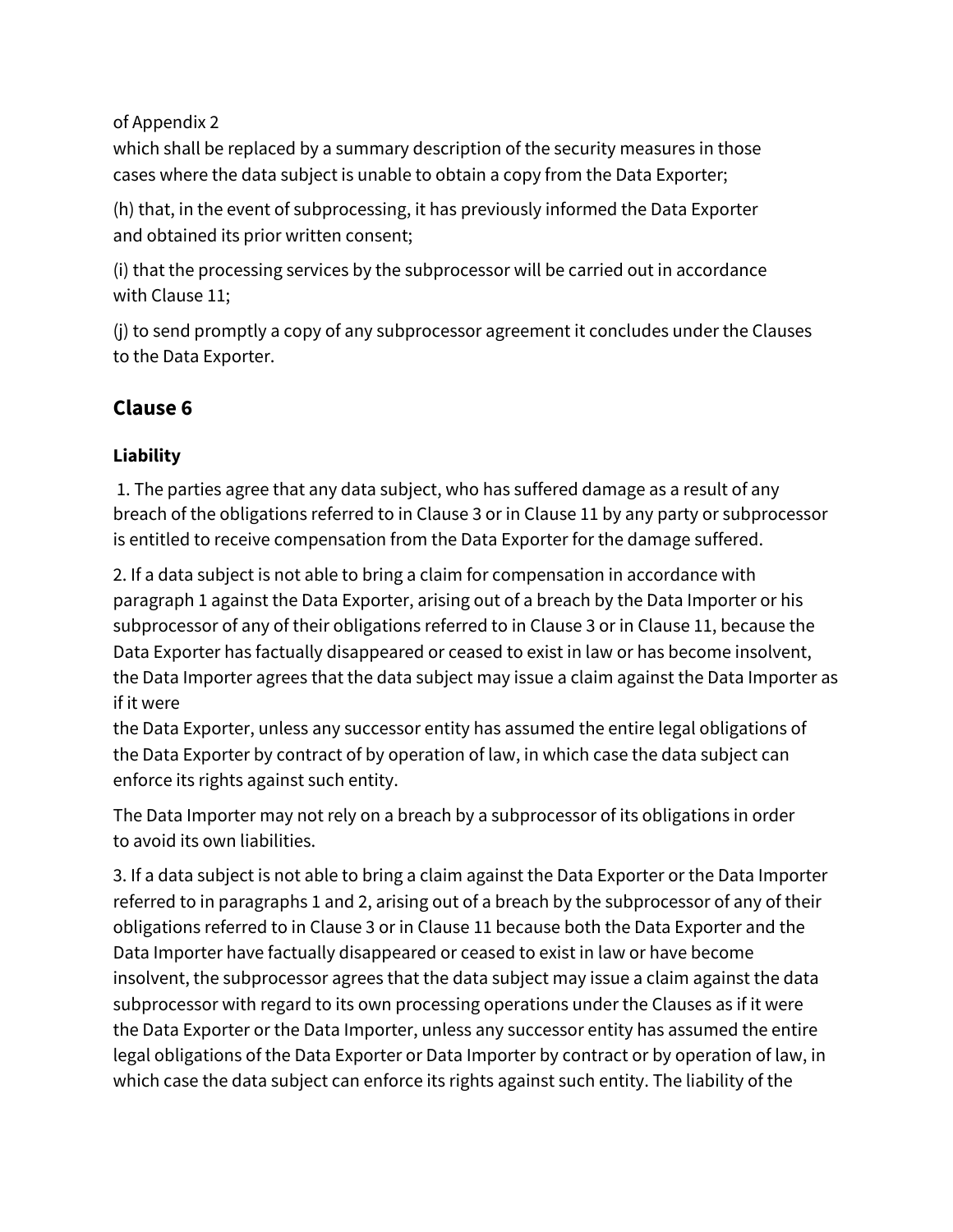subprocessor shall be limited to its own processing operations under the Clauses.

### **Clause 7**

#### **Mediation and jurisdiction**

1. The Data Importer agrees that if the data subject invokes against it third-party beneficiary rights and/or claims compensation for damages under the Clauses, the Data Importer will accept the decision of the data subject:

(a) to refer the dispute to mediation, by an independent person or, where applicable, by the supervisory authority;

(b) to refer the dispute to the courts in the Member State in which the Data Exporter is established.

2. The parties agree that the choice made by the data subject will not prejudice its substantive or procedural rights to seek remedies in accordance with other provisions of national or international law.

## **Clause 8**

#### **Cooperation with supervisory authorities**

1. The Data Exporter agrees to deposit a copy of this contract with the supervisory authority if it so requests or if such deposit is required under the applicable data protection law.

2. The parties agree that the supervisory authority has the right to conduct an audit of the Data Importer, and of any subprocessor, which has the same scope and is subject to the same

conditions as would apply to an audit of the Data Exporter under the applicable data protection law.

3. The Data Importer shall promptly inform the Data Exporter about the existence of legislation applicable to it or any subprocessor preventing the conduct of an audit of the Data Importer, or any subprocessor, pursuant to paragraph 2. In such a case the Data Exporter shall be entitled to take the measures foreseen in Clause 5 (b).

## **Clause 9**

#### **Governing Law**

The Clauses shall be governed by the law of the Member State in which the Data Exporter is established.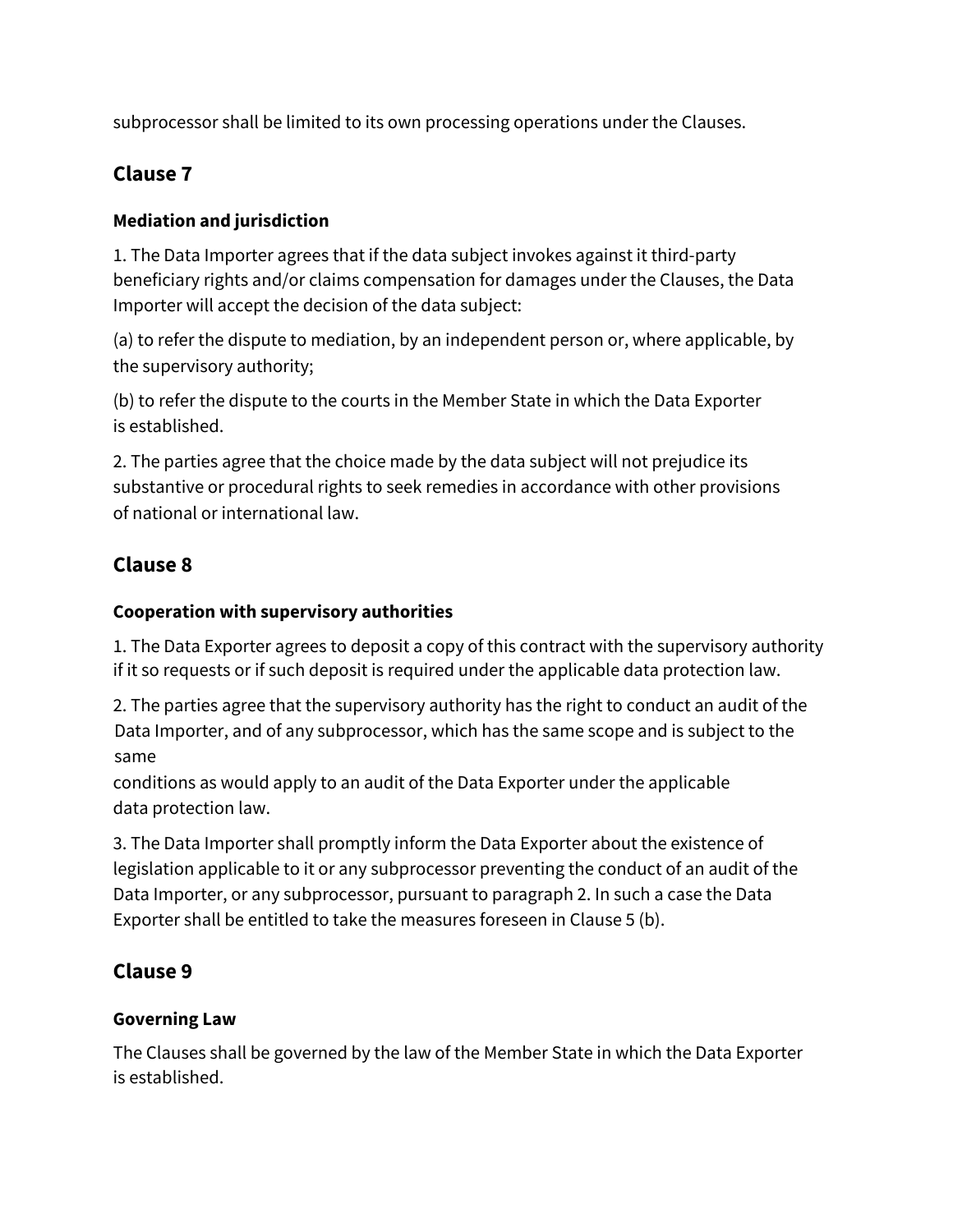#### **Clause 10**

#### **Variation of the contract**

The parties undertake not to vary or modify the Clauses. This does not preclude the parties from adding clauses on business related issues where required as long as they do not contradict the Clause.

### **Clause 11**

#### **Subprocessing**

1. The Data Importer shall not subcontract any of its processing operations performed on behalf of the Data Exporter under the Clauses without the prior written consent of the Data Exporter. Where the Data Importer subcontracts its obligations under the Clauses, with the consent of the Data Exporter, it shall do so only by way of a written agreement with the subprocessor which imposes the same obligations on the subprocessor as are imposed on the Data Importer under the Clauses. Where the subprocessor fails to fulfil its data protection obligations under such written agreement the Data Importer shall remain fully liable to the Data Exporter for the performance of the sub-processor's obligations under such agreement.

2. The prior written contract between the Data Importer and the subprocessor shall also provide for a third- party beneficiary clause as laid down in Clause 3 for cases where the data subject is not able to bring the claim for compensation referred to in paragraph 1 of Clause 6 against the Data Exporter or the Data Importer because they have factually disappeared or have ceased to exist in law or have become insolvent and no successor entity has assumed the entire legal obligations of the Data Exporter or Data Importer by contract or by operation of law. Such third-party liability of the subprocessor shall be limited to its own processing

operations under the Clauses.

3. The provisions relating to data protection aspects for subprocessing of the contract referred to in paragraph 1 shall be governed by the law of the Member State in which the Data Exporter is established.

4. The Data Exporter shall keep a list of subprocessing agreements concluded under the Clauses and notified by the Data Importer pursuant to Clause 5 (j), which shall be updated at least once a year. The list shall be available to the Data Exporter's data protection supervisory authority.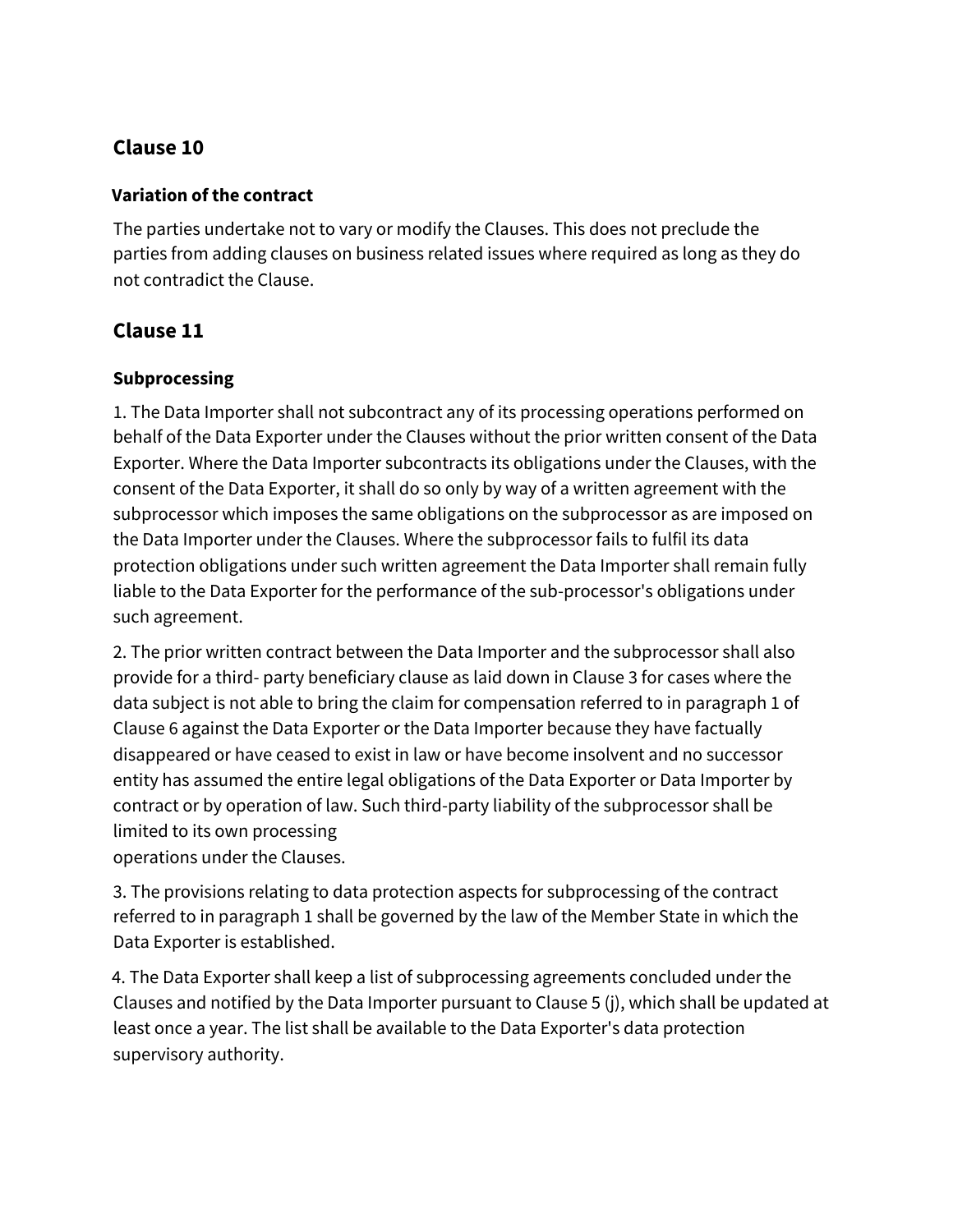#### **Clause 12**

#### **Obligation after the termination of personal data processing services**

1. The parties agree that on the termination of the provision of data processing services, the Data Importer and the subprocessor shall, at the choice of the Data Exporter, return all the personal data transferred and the copies thereof to the Data Exporter or shall destroy all the personal data and certify to the Data Exporter that it has done so, unless legislation imposed upon the Data Importer prevents it from returning or destroying all or part of the personal data transferred. In that case, the Data Importer warrants that it will guarantee the confidentiality of the personal data transferred and will not actively process the personal data transferred anymore.

2. The Data Importer and the subprocessor warrant that upon request of the Data Exporter and/or of the supervisory authority, it will submit its data processing facilities for an audit of the measures referred to in paragraph 1.

#### **On behalf of the Data Exporter:**

Name (written out in full): \_\_\_\_\_\_\_\_\_\_\_\_\_\_\_\_\_\_\_\_\_

Position:

Address: \_\_\_\_\_\_\_\_\_\_\_\_\_\_\_\_\_\_\_

Signature: \_\_\_\_\_\_\_\_\_\_\_\_\_\_\_\_\_\_\_

#### **On behalf of the Data Importer:**

Name: Panos Tsimpoglou

Position: CEO, Anamo Inc.

Address: Makedonias 37, Kalamariá, Thessalonikis 551 34

Signature:

## **Appendix 1 to the Standard Contractual**

## **Clauses Data Exporter**

The Data Exporter is a customer of the Data Importer's communication and productivity software, services, systems and/or technologies.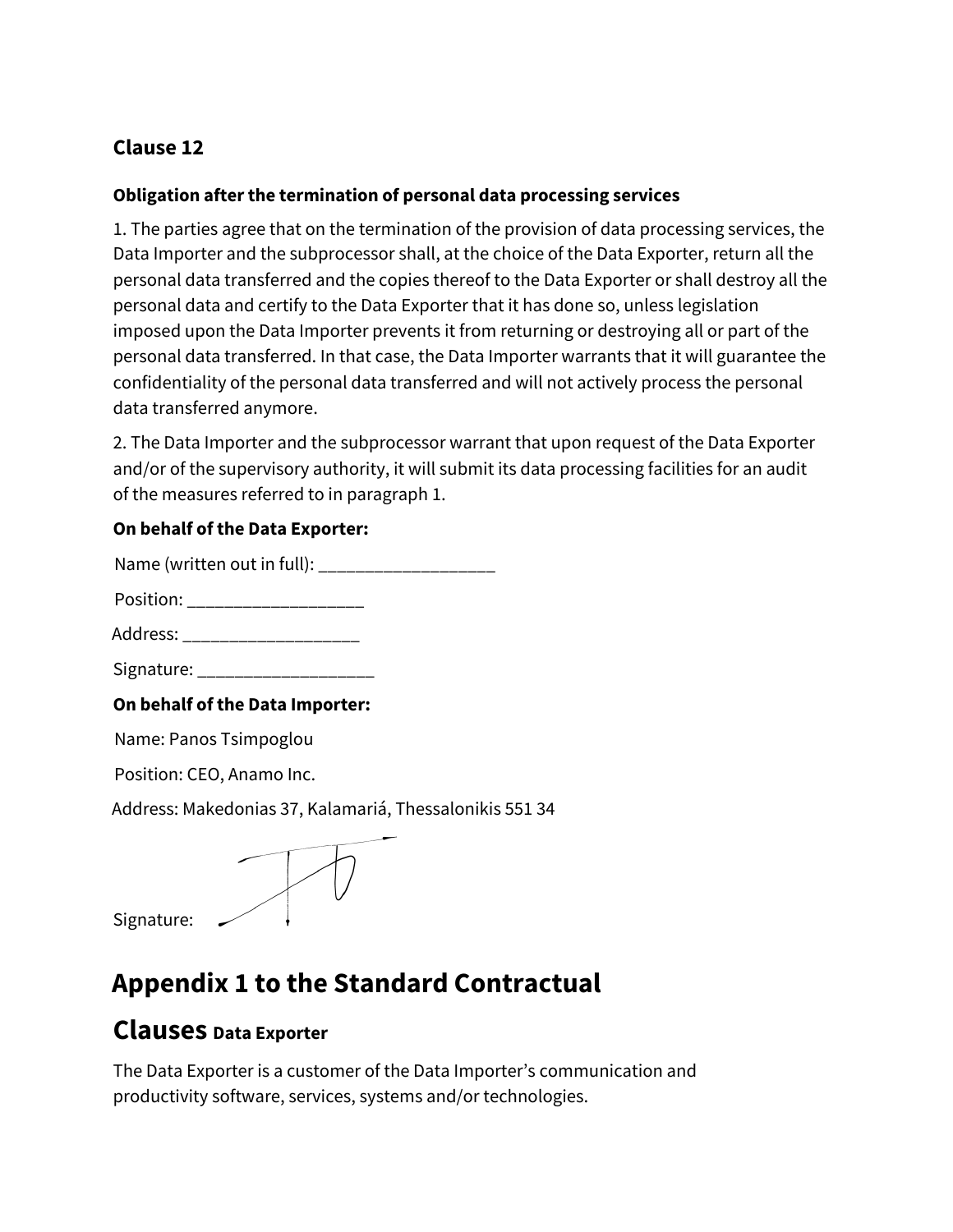#### **Data Importer**

The Data Importer is a provider of communication and productivity software, services, systems and/or technologies.

#### **Data subjects**

Data Exporter may submit personal data to the Data Importer through the Services, the extent of which is determined and controlled by the Data Exporter in compliance with applicable Data Protection Law and which may include, but is not limited to, personal data relating to the following categories of data subject:

- Authorized Users;
- employees of the Data Exporter;
- consultants of the Data Exporter;
- contractors of the Data Exporter;
- agents of the Data Exporter; and/or
- third parties with which the Data Exporter conducts business.

#### **Categories of data**

The personal data transferred concern the following categories of data:

Any personal data comprised in Customer Data. "Customer Data" means all data and information submitted by Authorized Users to the Services and includes message text, files, comments and links, but does not include Non-Anamo Products or the Services.

#### **Special categories of data**

Data Exporter may submit personal data to the Data Importer through the Services, the extent of which is determined and controlled by the Data Exporter in compliance with Applicable Data Protection Law and which may concern the following special categories of data, if any:

- racial or ethnic origin;
- political opinions;
- religious or philosophical beliefs;
- trade-union membership;
- genetic or biometric data;
- health; and
- sex life.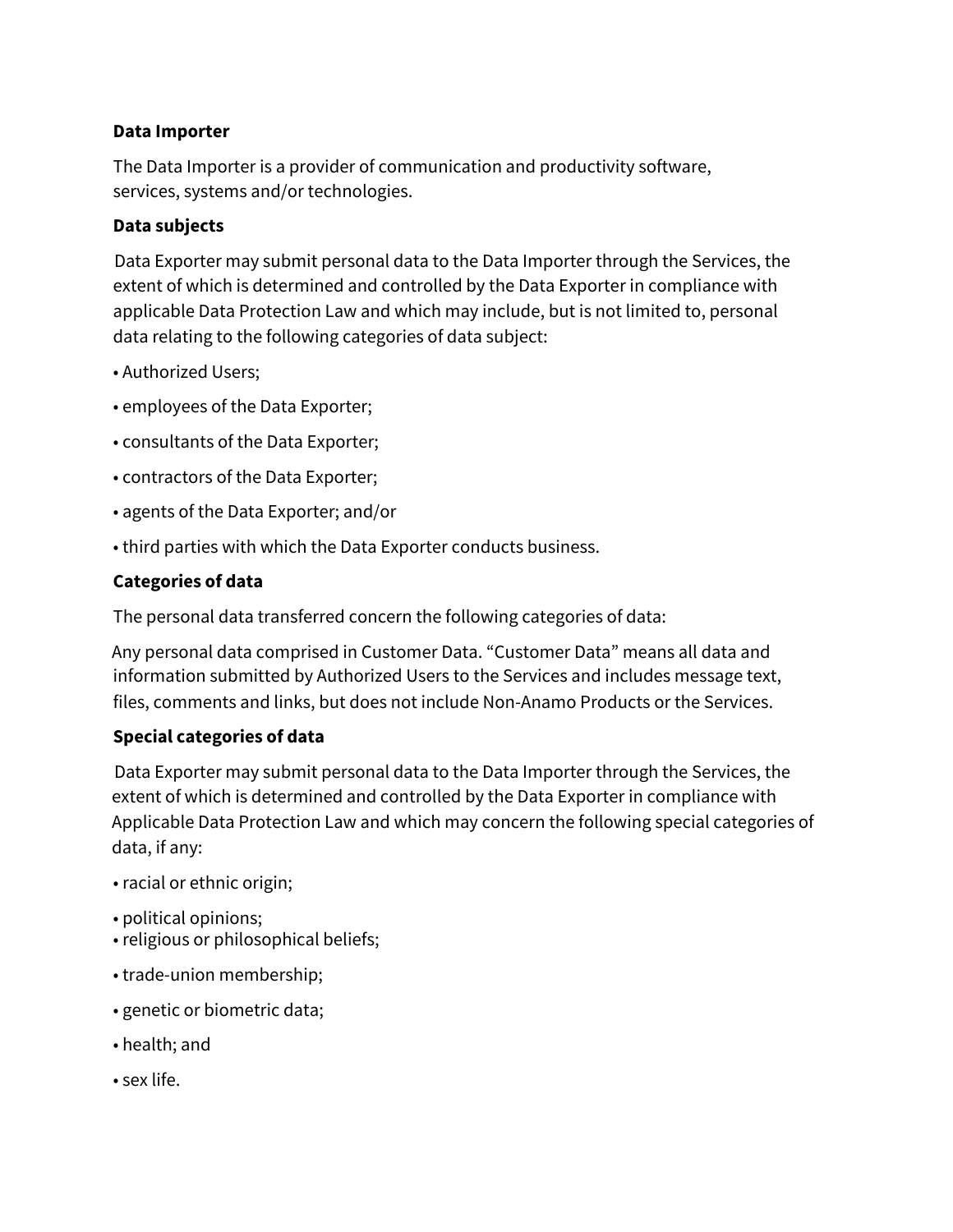#### **Processing operations**

The personal data transferred will be processed in accordance with the Agreement and any Purchase Order and may be subject to the following processing activities:

• storage and other processing necessary to provide, maintain and update the Services provided to the Data Exporter;

• to provide customer and technical support to the Data Exporter;

and • disclosures in accordance with the Agreement, as compelled by law.

DATA EXPORTER:

Name:  $\blacksquare$ 

Authorised Signature \_\_\_\_\_\_\_\_\_\_\_\_\_\_\_\_\_\_\_\_

DATA IMPORTER:

Name: Panos Tsimpoglou

Signature:

## **Appendix 2 to the Standard Contractual Clauses**

Technical and organisational security measures implemented by the Data Importer in accordance with Clauses 4(d) and 5(c):

The Data Importer has implemented and will maintain appropriate technical and organisational measures to protect the personal data against misuse and accidental loss or destruction as set forth in Anamo's Security Practices.

DATA EXPORTER:

Name: \_\_\_\_\_\_\_\_\_\_\_\_\_\_\_\_\_\_\_\_\_\_\_